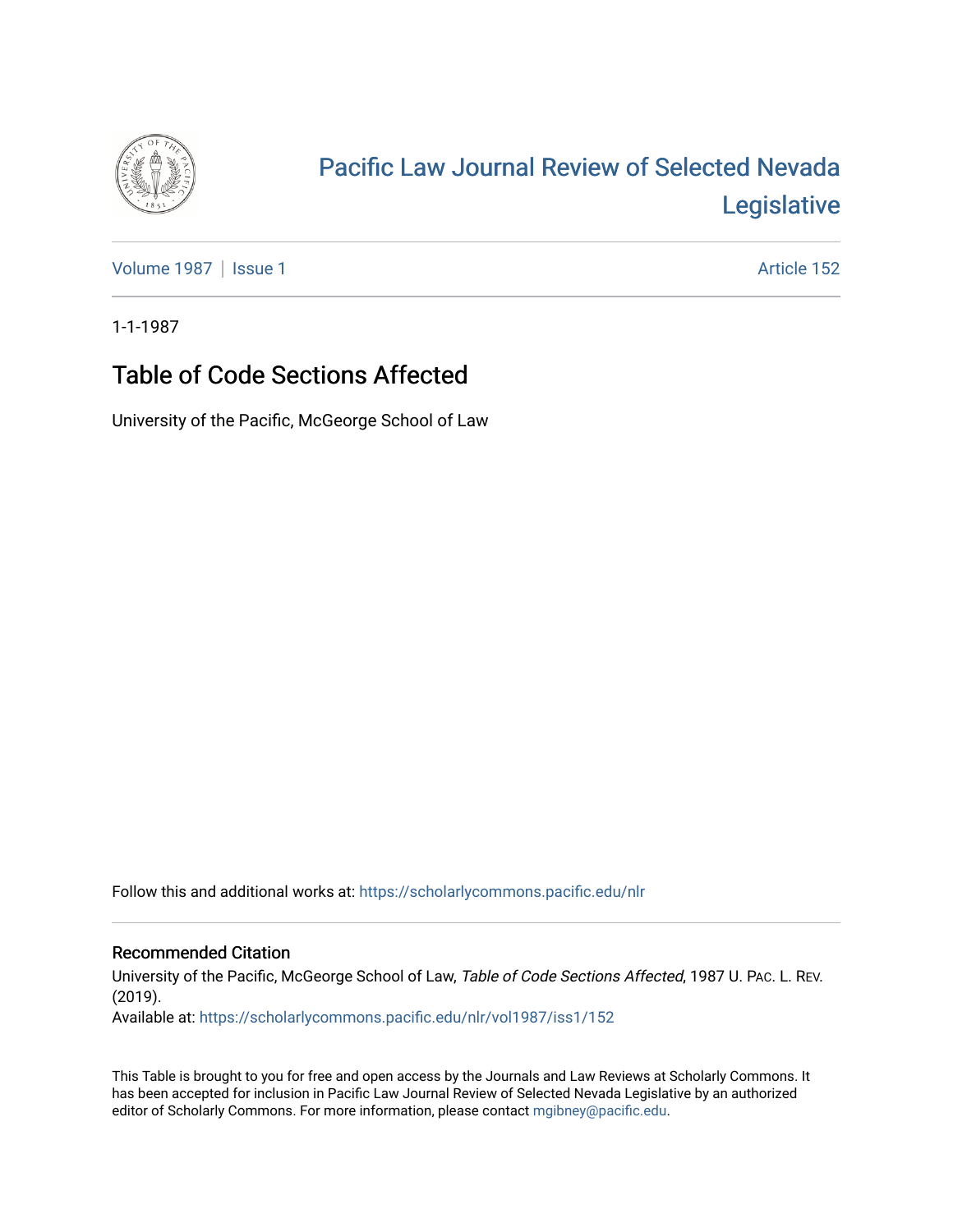#### **Table of Code Sections Affected**

The following code sections are noted or discussed in this 1987 Review. Note the symbols preceding the page designation indicating the effect on the code section:

- (R) Repealed Section
- (N) New Section
- (A) Amended Section

|        | Section No. Effect Page                                                                                                                                                                          |  |
|--------|--------------------------------------------------------------------------------------------------------------------------------------------------------------------------------------------------|--|
|        |                                                                                                                                                                                                  |  |
|        |                                                                                                                                                                                                  |  |
|        |                                                                                                                                                                                                  |  |
|        | $000.000 \ldots (N) \ldots (N)$                                                                                                                                                                  |  |
|        |                                                                                                                                                                                                  |  |
|        |                                                                                                                                                                                                  |  |
|        | $1.170$ (A) 28                                                                                                                                                                                   |  |
|        |                                                                                                                                                                                                  |  |
|        |                                                                                                                                                                                                  |  |
|        | 4.370 (A) 27                                                                                                                                                                                     |  |
|        |                                                                                                                                                                                                  |  |
|        | $5.$ $\ldots$ $\ldots$ $\ldots$ $\ldots$ $\ldots$ $\ldots$ $\ldots$ 79                                                                                                                           |  |
|        |                                                                                                                                                                                                  |  |
|        | $11.190 \ldots (A) \ldots (B)$                                                                                                                                                                   |  |
|        | $11.190 \ldots \ldots (A) \ldots \ldots 188$                                                                                                                                                     |  |
|        |                                                                                                                                                                                                  |  |
|        |                                                                                                                                                                                                  |  |
|        | $14.010 \ldots \ldots (A) \ldots \ldots 181$                                                                                                                                                     |  |
|        | $14.015 \ldots (A) \ldots (B)$                                                                                                                                                                   |  |
|        |                                                                                                                                                                                                  |  |
|        | $17.115 \ldots (A) \ldots \ldots 31$                                                                                                                                                             |  |
|        |                                                                                                                                                                                                  |  |
|        |                                                                                                                                                                                                  |  |
|        |                                                                                                                                                                                                  |  |
|        | 34.370 (A)<br>34.370 (A)<br>34.370 (A)<br>34.370 (A)<br>34.330 (A)<br>34.530 (A)<br>34.540 (A)<br>34.710 (A)<br>34.730 (A)<br>34.750 (A)<br>34.780 (A)<br>34.780 (A)<br>34.780 (A)<br>34.780 (A) |  |
|        |                                                                                                                                                                                                  |  |
|        |                                                                                                                                                                                                  |  |
|        |                                                                                                                                                                                                  |  |
|        |                                                                                                                                                                                                  |  |
|        |                                                                                                                                                                                                  |  |
|        |                                                                                                                                                                                                  |  |
| 34.800 |                                                                                                                                                                                                  |  |
| 34.820 | $\ldots \ldots \ldots (A) \ldots \ldots \ldots \ldots$ 74                                                                                                                                        |  |
| 34.830 | $\ldots \ldots \ldots (A) \ldots \ldots \ldots \ldots 74$                                                                                                                                        |  |
| 39.040 | $\ldots \ldots \ldots (A) \ldots \ldots \ldots 181$                                                                                                                                              |  |
|        | 40. $\qquad \qquad (N) \ldots \ldots \ldots \quad 188$                                                                                                                                           |  |
|        |                                                                                                                                                                                                  |  |

| Section No. Effect Page                                                |                                                           |    |
|------------------------------------------------------------------------|-----------------------------------------------------------|----|
| $41.$ $\ldots$ $\ldots$ $(N)$ $\ldots$ $\ldots$ $\ldots$ 70            |                                                           |    |
|                                                                        |                                                           |    |
|                                                                        |                                                           |    |
|                                                                        |                                                           |    |
| 41.0305 (A) 70                                                         |                                                           |    |
| 41.0307 (A) 70                                                         |                                                           |    |
| 41.034 (A) 70                                                          |                                                           |    |
|                                                                        |                                                           |    |
| 41.039 (S) 70                                                          |                                                           |    |
| 41.137                                                                 | $\ldots$ 149                                              |    |
| 41.141                                                                 | $\ldots \ldots \ldots (A) \ldots \ldots \ldots 200$       |    |
| 41.200                                                                 | $\ldots \ldots \ldots (A) \ldots \ldots \ldots \ldots 89$ |    |
| 41.480                                                                 | $\ldots \ldots (A) \ldots \ldots \ldots 89$               |    |
| 41.505                                                                 | $\ldots \ldots \ldots (A) \ldots \ldots \ldots 149$       |    |
| $41.620 \ldots (A) \ldots (B)$                                         |                                                           |    |
| 49. $\qquad \qquad \ldots \ldots (N) \ldots \ldots \ldots 108$         |                                                           |    |
|                                                                        |                                                           |    |
|                                                                        |                                                           |    |
|                                                                        |                                                           |    |
|                                                                        |                                                           |    |
| 62. (19 $\dots$ . (N) 169<br>62.193 (A) 169                            |                                                           |    |
|                                                                        |                                                           |    |
|                                                                        |                                                           |    |
|                                                                        |                                                           |    |
| $78.$ $\qquad \qquad \ldots \ldots (N) \ldots \ldots \ldots \ldots 18$ |                                                           |    |
| $78.$ $\ldots$ $\ldots$ $(N)$ $\ldots$ $\ldots$ $\ldots$ 20            |                                                           |    |
|                                                                        |                                                           |    |
|                                                                        |                                                           |    |
| 78.039                                                                 | $\ldots \ldots (A) \ldots \ldots \ldots 18$               |    |
| 78.040                                                                 | . (A)                                                     | 18 |
| 78.070                                                                 | . (A).                                                    | 18 |
| 78.090                                                                 | . (A)                                                     | 18 |
| 78.115                                                                 | . (A)                                                     | 18 |
| 78.185                                                                 | . (A)                                                     | 18 |
| 78.195                                                                 | . (A)                                                     | 18 |
| 78.210                                                                 | $\ldots \ldots \ldots (A) \ldots \ldots \ldots$           | 18 |
| 78.225                                                                 | . (A)                                                     | 18 |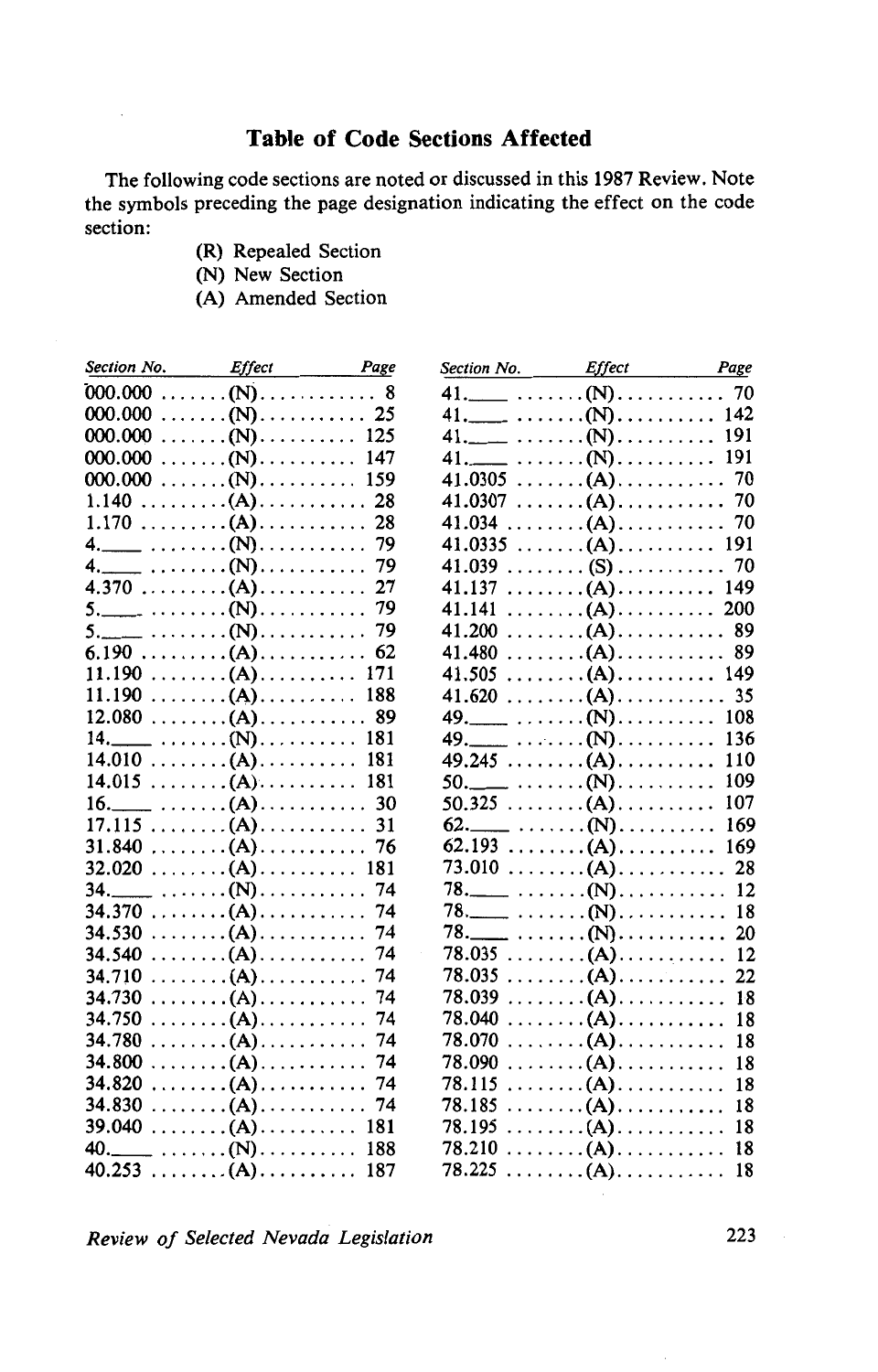|        | Section No. Effect Page                                   |                |
|--------|-----------------------------------------------------------|----------------|
| 78.250 | $\ldots \ldots \ldots (A) \ldots \ldots \ldots \ldots 18$ |                |
| 78.265 | . (A)                                                     | 18             |
| 78.300 | . (A)                                                     | 12             |
| 78.320 | . (A)                                                     | 18             |
| 78.330 | . (A).                                                    | 18             |
| 78.365 | . (A)                                                     | 18             |
| 78.470 | . (A).                                                    | 18             |
| 78.486 | . (A)                                                     | 18             |
| 78.520 | . (A)                                                     | 18             |
| 78.751 | . (A)                                                     | 12             |
|        | $78.785$ (a)  12                                          |                |
|        | 80. ______ (N) 18                                         |                |
|        |                                                           |                |
|        |                                                           |                |
|        |                                                           |                |
|        | 81. (A)  (A)  193<br>81.0095  (A)  22                     |                |
|        |                                                           |                |
|        | 81.500 (A) 193                                            |                |
|        |                                                           |                |
|        |                                                           |                |
| 88.315 | . (A) 9                                                   |                |
| 88.320 | $\ldots \ldots \ldots (A) \ldots \ldots \ldots 22$        |                |
| 88.325 | $\ldots \ldots \ldots (A) \ldots \ldots \ldots 22$        |                |
| 88.330 | . (A) 9                                                   |                |
| 88.335 | . (A)                                                     | 9              |
| 88.350 | . (A)                                                     | $\overline{7}$ |
| 88.350 | . (A)                                                     | 9              |
| 88.355 | . (A)                                                     | 7              |
| 88.365 | . (A)                                                     | 9              |
| 88.370 | . (A)                                                     | 9              |
| 88.375 | . (A)                                                     | 9              |
| 88.375 | . (A)                                                     | 9              |
| 88.395 | . (A)                                                     | 9              |
| 88.415 | . (A).                                                    | 9              |
| 88.420 | . (A)                                                     | 7              |
| 88.420 | . (A)                                                     | 9              |
| 88.430 | . (A)                                                     | 9              |
| 88.435 | . (A)                                                     | 9              |
| 88.445 | . (A)                                                     | 9              |
| 88.450 | $\ldots \ldots \ldots (A) \ldots \ldots \ldots$           | 9              |
| 88.475 | . (A)                                                     | 9              |
| 88.480 | . (A)                                                     | 9              |
| 88.485 | . (A)                                                     | 9              |
| 88.490 | . (A)                                                     | 9              |
| 88.500 | . (A).                                                    | 9              |
| 88.510 | . (A)                                                     | 9              |
| 88.525 | . (A)                                                     | 9              |
| 88.540 | . (A)                                                     | 9              |

| Section No. Effect                              |                                                        | Page |
|-------------------------------------------------|--------------------------------------------------------|------|
| 88.550                                          | . (A)                                                  | 9    |
|                                                 |                                                        | 9    |
| $89.040$ $( A)$                                 |                                                        | 18   |
| 90.                                             | $\qquad \qquad \ldots \ldots (N) \ldots \ldots \ldots$ | 36   |
| 90.010                                          | . (R)                                                  | 36   |
| 90.020                                          | . (R)                                                  | 36   |
| 90.030                                          | . (R)                                                  | 36   |
| 90.040                                          | . (R)                                                  | 36   |
| 90.041                                          | . (R)                                                  | 36   |
| 90.045                                          | . (R)                                                  | 36   |
| 90.050                                          | . (R)                                                  | 36   |
| 90.055                                          | . (R)                                                  | 36   |
| 90.060                                          | . (R)                                                  | 36   |
| 90.065                                          | . (R)                                                  | 36   |
| 90.070                                          | . (R)                                                  | 36   |
| 90.075                                          | . (R) <i>.</i> .                                       | 36   |
| 90.080                                          | . (R)                                                  | 36   |
| 90.093                                          | . (R)                                                  | 36   |
| 90.095                                          | . (R)                                                  | 36   |
| 90.100                                          | . (R)                                                  | 36   |
| 90.105                                          | . (R)                                                  | 36   |
| 90.109                                          | . (R)                                                  | 36   |
| 90.120                                          | . (R)                                                  | 36   |
| 90.130                                          | . (R)                                                  | 36   |
| 90.133                                          | . (R)                                                  | 36   |
| 90.135                                          | . (R)                                                  | 36   |
| 90.140                                          | . (R)                                                  | 36   |
| 90.150                                          | . (R)                                                  | 36   |
| 90.152                                          | . (R)                                                  | 36   |
| 90.153                                          | . (R)                                                  | 36   |
| 90.155                                          | . (R)                                                  | 36   |
| 90.157                                          | . (R)                                                  | 36   |
| 90.170                                          | . (R)                                                  | 36   |
| 90.172                                          | . . <i>.</i> (R)                                       | 36   |
| 90.175                                          | . (R)                                                  | 36   |
| 90.180                                          | . (R)                                                  | 36   |
| 90.182                                          | . (R)                                                  | 36   |
| 90.185                                          | . (R)                                                  | 36   |
| 98.186                                          | . (R)                                                  | 36   |
| 90.190                                          | $\ldots \ldots \ldots (R) \ldots \ldots \ldots 36$     |      |
| 90.200 $\ldots \ldots (R) \ldots \ldots \ldots$ |                                                        | 36   |
| 90.205 (R)                                      |                                                        | 36   |
| 97.165                                          | . (R)                                                  | 36   |
| $111.$ $\dots (N)$                              |                                                        | 178  |
| 111.103                                         | . (A)                                                  | 178  |
| $111.225 \ldots (R) \ldots \ldots$              |                                                        | 171  |
| $111.250 \ldots (A) \ldots \ldots$              |                                                        | 28   |
| $111.265 \ldots (A) \ldots \ldots 28$           |                                                        |      |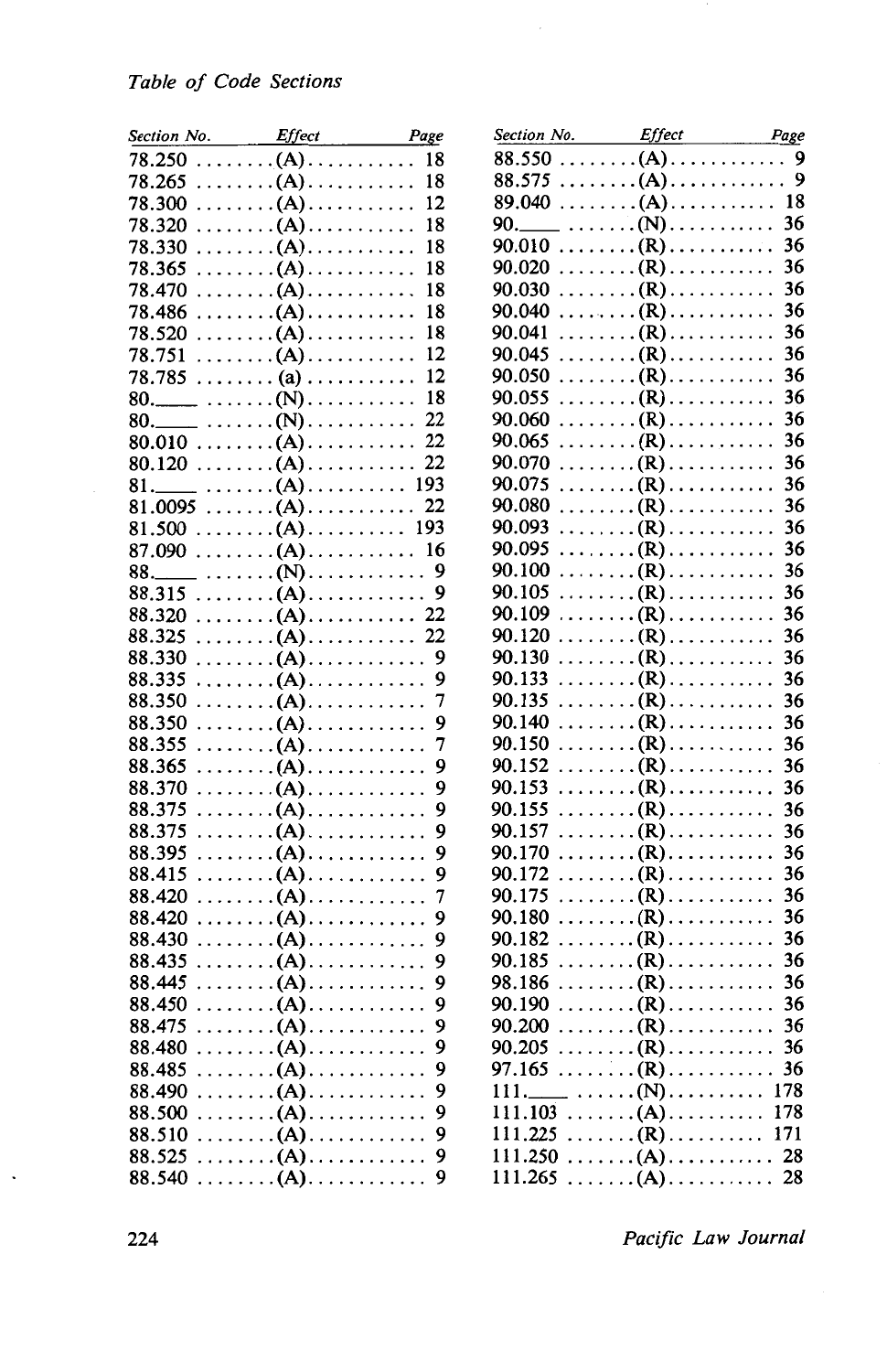| Section No.                                                                                                                                                                                                                                                                                  | <b>Effect</b> | Page | Section No.                                                           | <i>Effect</i>                         | Page |
|----------------------------------------------------------------------------------------------------------------------------------------------------------------------------------------------------------------------------------------------------------------------------------------------|---------------|------|-----------------------------------------------------------------------|---------------------------------------|------|
|                                                                                                                                                                                                                                                                                              |               |      |                                                                       | $120A.160$ (A) 181                    |      |
|                                                                                                                                                                                                                                                                                              |               |      |                                                                       | $120A.190$ $(A)$                      | 181  |
| $112.010 \ldots \ldots (R) \ldots \ldots$                                                                                                                                                                                                                                                    |               | 171  |                                                                       |                                       |      |
| $112.020 \ldots (R) \ldots (R)$                                                                                                                                                                                                                                                              |               |      |                                                                       | $120A.220$ (A) 181                    |      |
| $112.030 \ldots (R) \ldots (R)$                                                                                                                                                                                                                                                              |               |      |                                                                       | $120A.230$ (A) 181                    |      |
| $112.040$ (R)                                                                                                                                                                                                                                                                                |               | 171  |                                                                       | $120A.250$ (A)                        | 181  |
| $112.050$ (R)                                                                                                                                                                                                                                                                                |               | 171  |                                                                       | $120A.260$ (A) 181                    |      |
| $112.060 \ldots (R) \ldots (R)$                                                                                                                                                                                                                                                              |               | 171  |                                                                       |                                       |      |
| 112.070 (R)                                                                                                                                                                                                                                                                                  |               | 171  |                                                                       | $120A.290$ $(A)$                      | 181  |
| $112.080$ (R)                                                                                                                                                                                                                                                                                |               | 171  |                                                                       | $120A.320$ $(A)$                      | 181  |
| 112.090 (R) 171                                                                                                                                                                                                                                                                              |               |      |                                                                       | $120A.360$ (A) 181                    |      |
| $112.100 \ldots (R) \ldots \ldots$                                                                                                                                                                                                                                                           |               | 171  |                                                                       | $120A.370$ (A) 181                    |      |
| $112.110$ $(R)$                                                                                                                                                                                                                                                                              |               | 171  |                                                                       |                                       |      |
|                                                                                                                                                                                                                                                                                              |               |      |                                                                       |                                       |      |
| $112.130 \ldots (R) \ldots (R)$                                                                                                                                                                                                                                                              |               |      |                                                                       | $123.123 \ldots (A) \ldots \ldots 87$ |      |
|                                                                                                                                                                                                                                                                                              |               |      |                                                                       | $123.220 \ldots (A) \ldots (B)$       |      |
| $117.130$ (R) 178                                                                                                                                                                                                                                                                            |               |      |                                                                       |                                       |      |
|                                                                                                                                                                                                                                                                                              |               |      |                                                                       | $125.123 \ldots (A) \ldots (B)$       |      |
| $118B$ . $( A)$ . $( A)$ . $( A)$ . $( A)$ . $( A)$ . $( A)$ . $( A)$ . $( A)$ . $( A)$ . $( A)$ . $( A)$ . $( A)$ . $( A)$ . $( A)$ . $( A)$ . $( A)$ . $( A)$ . $( A)$ . $( A)$ . $( A)$ . $( A)$ . $( A)$ . $( A)$ . $( A)$ . $( A)$ . $( A)$ . $( A)$ . $( A)$ . $( A)$ . $( A)$ . $( A$ |               | 52   |                                                                       | $123.127 \ldots (A) \ldots \ldots 86$ |      |
|                                                                                                                                                                                                                                                                                              |               |      | $125.181 \ldots (A) \ldots \ldots 86$                                 |                                       |      |
| $118B.040$ (A)                                                                                                                                                                                                                                                                               |               | 52   | $125.182 \ldots (A) \ldots (B)$                                       |                                       |      |
|                                                                                                                                                                                                                                                                                              |               |      | $125.184 \ldots (A) \ldots (B)$                                       |                                       |      |
|                                                                                                                                                                                                                                                                                              |               |      | $125.510 \ldots (A) \ldots \ldots 90$                                 |                                       |      |
|                                                                                                                                                                                                                                                                                              |               |      |                                                                       |                                       |      |
|                                                                                                                                                                                                                                                                                              |               | 52   | $127.005 \ldots (A) \ldots (A)$                                       |                                       |      |
| $118B.085$ (A)                                                                                                                                                                                                                                                                               |               |      | $127.053 \ldots (A) \ldots (B)$                                       |                                       |      |
|                                                                                                                                                                                                                                                                                              |               |      |                                                                       |                                       | 145  |
|                                                                                                                                                                                                                                                                                              |               |      | $127.057 \ldots (A) \ldots \ldots$<br>$127.070 \ldots (A) \ldots (B)$ |                                       |      |
| $118B.110 (A)$ 52                                                                                                                                                                                                                                                                            |               |      |                                                                       |                                       | 145  |
| $118B.120$ (A) 52                                                                                                                                                                                                                                                                            |               |      | $127.110 \ldots (A) \ldots \ldots$                                    |                                       |      |
| $118B.130$ $(A)$                                                                                                                                                                                                                                                                             |               | 52   | $127.220 \ldots (A) \ldots (A)$                                       |                                       |      |
| $118B.150$ (A)                                                                                                                                                                                                                                                                               |               | 52   | $127.230 \ldots (A) \ldots (A)$                                       |                                       |      |
|                                                                                                                                                                                                                                                                                              |               |      | $127.280 \ldots (A) \ldots (A)$                                       |                                       |      |
| $118B.170$ (A)                                                                                                                                                                                                                                                                               |               | 52   | $128.060 \ldots (A) \ldots (B)$                                       |                                       |      |
| $118B.250$ (R)                                                                                                                                                                                                                                                                               |               | 52   | $128.070 \ldots (A) \ldots (B)$                                       |                                       |      |
| $118B.260$ (A)                                                                                                                                                                                                                                                                               |               | 52   |                                                                       |                                       |      |
|                                                                                                                                                                                                                                                                                              |               |      | $129.$ $\qquad \qquad \ldots \ldots (N) \ldots \ldots \ldots 89$      |                                       |      |
| $119.010 \ldots (A) \ldots \ldots$                                                                                                                                                                                                                                                           |               | 183  | $129.010 \ldots (A) \ldots (B)$                                       |                                       |      |
| $119.160 \ldots (A) \ldots (B)$                                                                                                                                                                                                                                                              |               |      | $159.101 \ldots (A) \ldots (B)$                                       |                                       |      |
| $119.182 \ldots (A) \ldots (B)$                                                                                                                                                                                                                                                              |               |      | $171.085 \ldots (A) \ldots \ldots 25$                                 |                                       |      |
| $119.220 \ldots (A) \ldots (B)$                                                                                                                                                                                                                                                              |               |      | $174.305 \ldots (A) \ldots (B)$                                       |                                       |      |
| $119.320 \ldots (A) \ldots (B)$                                                                                                                                                                                                                                                              |               |      | $175.521 \ldots (A) \ldots (B)$                                       |                                       |      |
| $119A$ . $\ldots$ (N).                                                                                                                                                                                                                                                                       |               | 183  |                                                                       |                                       |      |
| $119A.300$ (A) 183                                                                                                                                                                                                                                                                           |               |      |                                                                       |                                       |      |
| $119A.360$ $(A)$                                                                                                                                                                                                                                                                             |               | 183  | $176.035 \ldots (A) \ldots \ldots 71$                                 |                                       |      |
| $119A.540$ (A)                                                                                                                                                                                                                                                                               |               | 183  | $176.135 \ldots \ldots \ldots (R,N) \ldots \ldots$                    |                                       | 71   |
|                                                                                                                                                                                                                                                                                              |               | 183  | $176.175 \ldots (A) \ldots \ldots$                                    |                                       | 71   |
| $119B.010$ (A)                                                                                                                                                                                                                                                                               |               | 183  |                                                                       |                                       |      |
| $119B.290$ (R)  183                                                                                                                                                                                                                                                                          |               |      | $176.415 \ldots (A) \ldots \ldots \ldots 74$                          |                                       |      |

|         | Section No. Effect Page                                                                               |     |
|---------|-------------------------------------------------------------------------------------------------------|-----|
|         | $120A.160$ (A) 181                                                                                    |     |
|         |                                                                                                       |     |
|         |                                                                                                       | 181 |
|         |                                                                                                       | 181 |
|         | $120A.230$ $(A)$                                                                                      | 181 |
|         | $120A.250$ (A)                                                                                        | 181 |
|         | $120A.260$ $(A)$                                                                                      | 181 |
|         | $120A.280$ $(A)$                                                                                      | 181 |
|         | $120A.290$ $(A)$                                                                                      | 181 |
|         | $120A.320$ (A)                                                                                        | 181 |
|         | 120A.320(A) 181<br>120A.360(A) 181<br>120A.370(A) 181                                                 |     |
|         |                                                                                                       |     |
|         | $123.$ $\dots (N)$                                                                                    | 84  |
|         |                                                                                                       | -87 |
|         | $123.123 \ldots (A) \ldots \ldots$                                                                    | 87  |
|         | $123.220 \ldots (A) \ldots \ldots$                                                                    | 84  |
|         |                                                                                                       | 90  |
| 125.123 | $\ldots \ldots (A) \ldots \ldots \ldots 85$                                                           |     |
| 123.127 | . (A).                                                                                                | -86 |
| 125.181 | . (A).                                                                                                | 86  |
| 125.182 | . (A) 86                                                                                              |     |
| 125.184 | $\ldots \ldots (A) \ldots \ldots \ldots 86$                                                           |     |
| 125.510 | . (A)                                                                                                 | 90  |
| 127.    | $\ldots \ldots (N) \ldots \ldots \ldots 145$                                                          |     |
| 127.005 | . (A).                                                                                                | 145 |
| 127.053 | . (A)                                                                                                 | 145 |
| 127.057 | $\ldots \ldots (A) \ldots \ldots$                                                                     | 145 |
| 127.070 | $\ldots \ldots \ldots$ (A) $\ldots \ldots \ldots \ldots$ 145<br>(A) $\ldots \ldots \ldots \ldots$ 145 | 145 |
| 127.110 |                                                                                                       |     |
| 127.220 | $\ldots \ldots (A) \ldots \ldots \ldots$                                                              | 145 |
| 127.230 | . (A)                                                                                                 | 145 |
| 127.280 | . (A).                                                                                                | 145 |
| 128.060 | $\ldots \ldots (A) \ldots \ldots \ldots 83$                                                           |     |
| 128.070 | $\ldots \ldots (A) \ldots \ldots \ldots 83$                                                           |     |
| 128.080 | $\ldots \ldots (A) \ldots \ldots \ldots 83$                                                           |     |
| 129.    | . (N)                                                                                                 | -89 |
| 129.010 | . (A).                                                                                                | 89  |
| 159.101 | $\ldots \ldots \ldots (A) \ldots \ldots \ldots \ldots 18$                                             |     |
| 171.085 | . (A).                                                                                                | 25  |
|         | $174.305 \ldots (A) \ldots \ldots$                                                                    | 28  |
|         | $175.521 \ldots (A) \ldots \ldots$                                                                    | 60  |
|         | $176.$ $\dots (N)$                                                                                    | 74  |
|         | $176.$ $\dots (N)$                                                                                    | 74  |
| 176.035 | . (A).                                                                                                | 71  |
| 176.135 | $\ldots \ldots \ldots (R,N) \ldots \ldots$                                                            | 71  |
| 176.175 | . (A).                                                                                                | 71  |
| 176.221 | . (A)                                                                                                 | 71  |
|         | 176.415 (A)                                                                                           | 74  |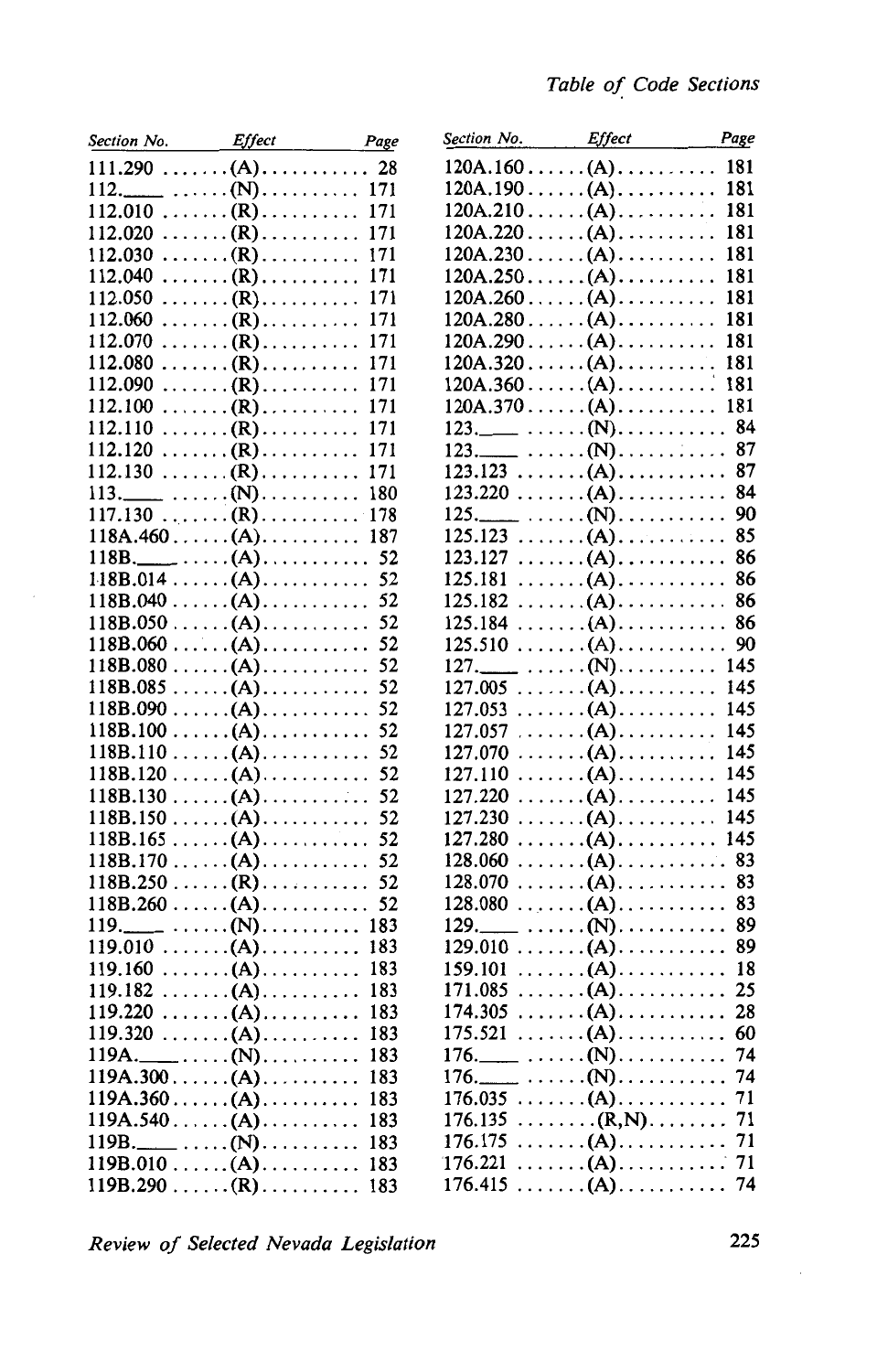#### *Table of Code Sections*

| Section No. Effect Page                                          |    | Section No. Effect |                                                                                                                                    | Page |
|------------------------------------------------------------------|----|--------------------|------------------------------------------------------------------------------------------------------------------------------------|------|
| $177.$ $\ldots$ $\ldots$ $(N)$ $\ldots$ $\ldots$ $74$            |    |                    | $213.107 \ldots (A) \ldots \ldots$                                                                                                 | 73   |
| $177.315 \ldots (A) \ldots \ldots$                               | 74 |                    | $213.1099$ (A)                                                                                                                     | 73   |
| $177.325 \ldots (A) \ldots \ldots$                               | 74 |                    | $213.1519 \ldots (A) \ldots \ldots$                                                                                                | 73   |
| $177.335 \ldots (A) \ldots \ldots$                               | 74 |                    | $213.160$ (A)                                                                                                                      | 73   |
| $177.345$ $(A)$                                                  | 74 |                    |                                                                                                                                    |      |
| $177.355 \ldots (A) \ldots \ldots$                               | 74 |                    | $217.220 \ldots (A) \ldots (B)$                                                                                                    |      |
| $177.365 \ldots (A) \ldots \ldots$                               | 74 |                    | $217.260 \ldots (A) \ldots (B)$                                                                                                    |      |
| $177.375 \ldots (A) \ldots \ldots$                               | 74 |                    |                                                                                                                                    |      |
| $178.$ _______ (N)                                               | 74 |                    |                                                                                                                                    |      |
| $178.388$ (A)                                                    | 79 |                    |                                                                                                                                    |      |
| $178.484 \ldots (A) \ldots \ldots$                               | 71 |                    |                                                                                                                                    |      |
| $179.$ $\ldots$ $\ldots$ $(N)$ $\ldots$ $\ldots$ $\ldots$        | 76 | 244.               | $\hspace{1.5cm} \ldots \hspace{1.5cm} \ldots \hspace{1.5cm} \ldots \hspace{1.5cm} \ldots \hspace{1.5cm} \ldots \hspace{1.5cm} 192$ |      |
| $179.116 \ldots (R) \ldots (R)$                                  | 76 |                    | $244.050 \ldots (A) \ldots \ldots 96$                                                                                              |      |
| $179.1165 \ldots (A) \ldots \ldots$                              | 76 |                    | $244.1605 \ldots (A) \ldots \ldots 149$                                                                                            |      |
| $179.117$ (R)                                                    | 76 |                    | $248.$ $\qquad \qquad \ldots \ldots (N) \ldots \ldots \ldots 194$                                                                  |      |
| $179.1175 \ldots (A) \ldots \ldots$                              | 76 |                    |                                                                                                                                    |      |
| $179.118 \ldots (A) \ldots \ldots$                               | 76 |                    | $268.$ _______ (N) 192                                                                                                             |      |
| $179.1185 \ldots (A) \ldots \ldots$                              | 76 |                    | $268.$ $\dots (N)$                                                                                                                 | 194  |
| $179.119 \ldots (A) \ldots \ldots$                               | 76 |                    | $269.$ $\ldots$ $\ldots$ $(N)$ $\ldots$ $\ldots$ $\ldots$                                                                          | 194  |
| $179.1195 \ldots (R) \ldots (R)$                                 | 76 |                    | $269.165$ (A)                                                                                                                      | 194  |
| $179.191 \ldots (A) \ldots (B)$                                  |    |                    | $280.$ $\qquad \qquad \ldots \ldots (N) \ldots \ldots \ldots 194$                                                                  |      |
| $179.390 \ldots (A) \ldots \ldots 29$                            |    |                    |                                                                                                                                    |      |
| $197.110 \ldots (A) \ldots (B)$                                  |    |                    |                                                                                                                                    |      |
| $199.120 \ldots (A) \ldots (B)$                                  |    |                    | $288.150 (A)$ 196                                                                                                                  |      |
|                                                                  |    |                    | $293.$ $\qquad \qquad \ldots \ldots (N) \ldots \ldots \ldots \ldots 96$                                                            |      |
| $200.$ $\qquad \qquad \ldots \ldots (N) \ldots \ldots \ldots 65$ |    |                    |                                                                                                                                    |      |
|                                                                  |    |                    |                                                                                                                                    |      |
|                                                                  |    |                    | $281.230 \ldots (A) \ldots \ldots$                                                                                                 | 195  |
| $200.730 \ldots (A) \ldots (B)$                                  |    |                    | $288.150 (A)$ 196                                                                                                                  |      |
|                                                                  |    |                    | $293.$ $\qquad \qquad \ldots \ldots (N) \ldots \ldots \ldots$                                                                      | 96   |
|                                                                  |    |                    | $293.$ $\dots (N)$                                                                                                                 | 98   |
| $201.$ (N,A) 142                                                 |    |                    | $293.010 \ldots (A) \ldots \ldots \ldots \ldots 70$                                                                                |      |
|                                                                  |    |                    |                                                                                                                                    |      |
|                                                                  |    |                    | $293.1276 \ldots (A) \ldots \ldots 196$                                                                                            |      |
|                                                                  |    |                    | 293.1277 (A)                                                                                                                       | 96   |
|                                                                  |    |                    | 293.1279 (A)                                                                                                                       | 98   |
|                                                                  |    |                    |                                                                                                                                    |      |
|                                                                  |    |                    |                                                                                                                                    |      |
|                                                                  |    |                    | 293.135 (A) 96                                                                                                                     |      |
|                                                                  |    |                    | $293.140$ (A)                                                                                                                      | 96   |
|                                                                  |    |                    | $293.150 \ldots (A) \ldots \ldots 96$                                                                                              |      |
| $205.760 \ldots (A) \ldots \ldots 35$                            |    |                    | $293.175 \ldots (A) \ldots \ldots$                                                                                                 | 96   |
| $207.200 \ldots (A) \ldots (B)$                                  |    |                    | $293.180$ (A)                                                                                                                      | 96   |
|                                                                  |    |                    | $293.185$ (A)                                                                                                                      | 96   |
|                                                                  |    |                    | $293.200 \ldots (A) \ldots \ldots$                                                                                                 | 96   |
|                                                                  |    |                    | $293.247$ (A)                                                                                                                      | 96   |
|                                                                  |    |                    | 293.287 (A)                                                                                                                        | 96   |
| $213.107 \ldots (A) \ldots \ldots \ldots 73$                     |    |                    | $293.304 \ldots (A) \ldots \ldots 96$                                                                                              |      |

 $\cdot$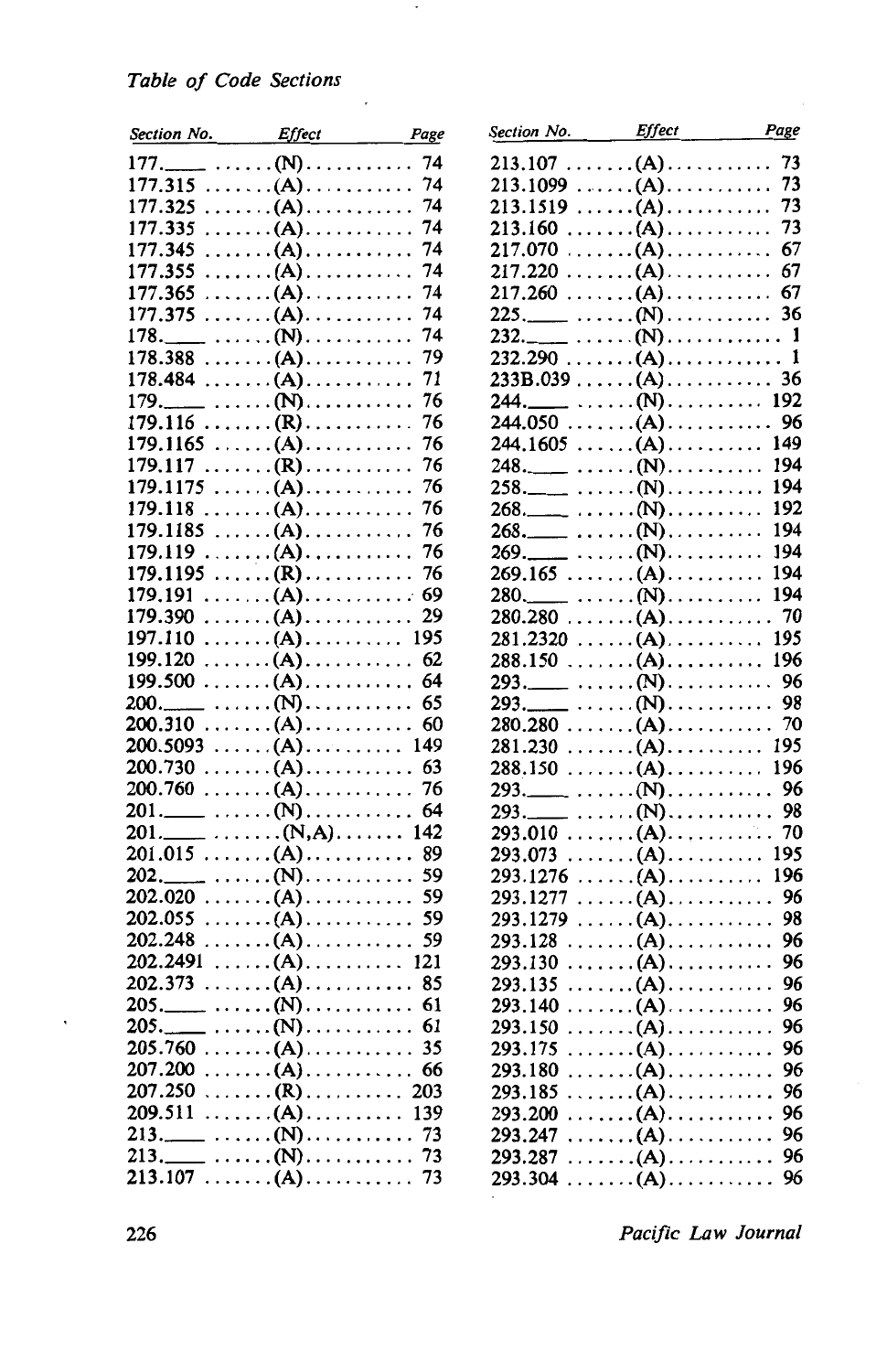| Section No. Effect Page                   |     | Section No. Effect Page                                          |     |
|-------------------------------------------|-----|------------------------------------------------------------------|-----|
|                                           |     |                                                                  |     |
|                                           |     | $440.$ $\qquad \qquad \ldots \ldots (N) \ldots \ldots \ldots 83$ |     |
|                                           |     |                                                                  |     |
|                                           |     | 440. ______ (N) 141                                              |     |
|                                           |     | $441.210 \ldots (A) \ldots (B)$                                  |     |
|                                           |     |                                                                  |     |
| $293.602 \ldots \ldots (A) \ldots \ldots$ | 96  | $444.$ $\dots (N) \dots 103$                                     |     |
|                                           |     | $444.$ $\dots (N) \dots \dots$                                   | 117 |
|                                           |     | $444.070 \ldots (A) \ldots \ldots$                               | 117 |
| $295.055$ (A)                             | 96  | $444.090 \ldots \ldots (A) \ldots \ldots$                        | 117 |
|                                           |     | $444.120 \ldots (A) \ldots \ldots$                               | 117 |
|                                           |     | 444.450 (A)                                                      | 103 |
| $298.109$ (A)                             | 96  | 449. $\ldots$ (N) 125                                            |     |
| $293.590 \ldots (A) \ldots \ldots 95$     |     | 449. $\ldots$ (N) 130                                            |     |
|                                           |     | $449.200 \ldots (A) \ldots (B)$                                  |     |
|                                           |     |                                                                  |     |
|                                           |     | 449.490 (A) 125                                                  |     |
|                                           |     |                                                                  |     |
| $338.$ _________ (N)                      | 50  | $450.420$ $(A)$                                                  | 125 |
| $349.030 \ldots (A) \ldots \ldots 96$     |     | $450.480$ $(A)$                                                  | 149 |
| $386.470$ (A)                             | 70  | $450.490 \ldots (A) \ldots \ldots$                               | 125 |
|                                           |     | $450.500 \ldots (A) \ldots \ldots$                               | 125 |
|                                           |     |                                                                  |     |
|                                           |     |                                                                  | 125 |
| $392.165$ (A)                             | 91  | $450.700 \ldots (A) \ldots \ldots$                               | 149 |
|                                           |     |                                                                  | 149 |
|                                           |     | $450B.020$ (A)<br>$450B.070$ (A)                                 | 149 |
|                                           |     |                                                                  |     |
|                                           |     | 450B.150 (A)                                                     | 149 |
| $394.610 \ldots (A) \ldots \ldots$        | 91  | $450B.160$ $(A)$                                                 | 149 |
|                                           |     | $450B.170$ (R)                                                   | 149 |
| $396.530$ (R,N) 92                        |     | $450B.190$ (A)                                                   | 149 |
| $428.$ ________ (N)                       | 140 | $450B.1905$ $(A)$                                                | 149 |
| $428.010 \ldots (A) \ldots \ldots$        | 125 | $450B.191$ (A)                                                   | 149 |
| $428.010$ (A)                             | 140 | 450B.1915 (A)                                                    | 149 |
|                                           |     | $450B.193$ $(R)$                                                 | 149 |
|                                           |     | $450B.195$ $(A)$                                                 | 149 |
| 428.090 (A) 125                           |     | $450B.197$ $(A)$                                                 | 149 |
| $432B.160$ (A) 149                        |     | $450B.200$ (A) 149                                               |     |
| $432B.220$ (A) 149                        |     |                                                                  |     |
|                                           |     | $450B.290$ (A)                                                   | 149 |
|                                           |     |                                                                  |     |
| $432B.560$ (A)                            | 87  | $451.510 \ldots (A) \ldots (B)$                                  |     |
| 433.209 (A) 136                           |     | $451.580 \ldots (A) \ldots \ldots$                               | 120 |
| 433.265 (A) 136                           |     | $451.585$                                                        | 120 |
| $433.504$ (A)                             | 151 | $453.$ $\dots (N) \dots 78$                                      |     |
| $433A.360$ (A) 125                        |     | $453.$ $\dots (N) \dots 132$                                     |     |
| $439.$ $\ldots$ $(A)$ $\ldots$ $142$      |     |                                                                  |     |
| $439A$ . $\ldots$ (N). 125                |     | $453.141 \ldots \ldots (A) \ldots \ldots \ldots 132$             |     |

ò,

| Section No. Effect |                                                                   | Page | Section No. Effect Page                                                 |     |
|--------------------|-------------------------------------------------------------------|------|-------------------------------------------------------------------------|-----|
|                    |                                                                   |      | $439A.100$ (A) 125                                                      |     |
|                    |                                                                   |      | 440. _____ (N) 83                                                       |     |
|                    |                                                                   |      |                                                                         |     |
|                    |                                                                   |      |                                                                         |     |
|                    |                                                                   |      | $441.210 \ldots (A) \ldots (B)$                                         |     |
|                    |                                                                   |      |                                                                         |     |
|                    |                                                                   |      | $444.$ $\dots (N) \dots 103$                                            |     |
|                    |                                                                   |      |                                                                         |     |
|                    |                                                                   |      | 444.070 (A) 117                                                         |     |
|                    | $295.055$ $(A)$                                                   | 96   | $444.090 \ldots (A) \ldots \ldots 117$                                  |     |
|                    |                                                                   |      | $444.120 \ldots (A) \ldots \ldots$                                      | 117 |
|                    | 295.395 (A) (A)                                                   |      |                                                                         |     |
|                    |                                                                   |      | 449. $\ldots$ (N) 125                                                   |     |
|                    |                                                                   |      | 449. $\qquad \qquad (N) \ldots \ldots \ldots \quad 130$                 |     |
|                    |                                                                   |      | $449.200 \ldots (A) \ldots (B)$                                         |     |
|                    |                                                                   |      | $449.465$ (A) 125                                                       |     |
|                    |                                                                   |      | 449.490 (A) 125                                                         |     |
|                    |                                                                   |      | $450.$ $\ldots$ $\ldots$ $(N)$ $\ldots$ $\ldots$ $125$                  |     |
|                    | $338.$ ________ (N) 50                                            |      | $450.420 \ldots (A) \ldots (B)$                                         |     |
|                    | $349.030 \ldots (A) \ldots \ldots 96$                             |      | $450.480$ $(A)$                                                         | 149 |
|                    | $386.470 \ldots (A) \ldots \ldots 70$                             |      | $450.490$ $(A)$                                                         | 125 |
|                    |                                                                   |      | $450.500$ $(A)$                                                         | 125 |
|                    |                                                                   |      |                                                                         |     |
|                    |                                                                   |      | $450.700 \ldots (A) \ldots (A)$                                         |     |
|                    |                                                                   |      | $450B$ . $\ldots$ $(N)$ .                                               | 149 |
|                    |                                                                   |      | $450B.020$ (A)                                                          | 149 |
|                    |                                                                   |      | $450B.070$ (A)                                                          | 149 |
|                    |                                                                   |      | $450B.150$ (A)                                                          | 149 |
|                    | $394.610 \ldots (A) \ldots \ldots$                                | 91   | $450B.160$ (A)                                                          | 149 |
|                    |                                                                   |      |                                                                         | 149 |
|                    | $396.$ $\qquad \qquad \ldots \ldots (N) \ldots \ldots \ldots 194$ |      | $450B.170$ (R)                                                          |     |
|                    | $396.530$ (R,N) 92                                                |      | $450B.190$ (A)                                                          | 149 |
|                    |                                                                   |      | $450B.1905$ $(A)$                                                       | 149 |
|                    | $428.010 \ldots (A) \ldots (B)$                                   |      | $450B.191$ (A)                                                          | 149 |
|                    | $428.010 \ldots (A) \ldots (B)$                                   |      | 450B.1915 (A)                                                           | 149 |
|                    |                                                                   |      | $450B.193$ (R)                                                          | 149 |
|                    | $428.060 \ldots (A) \ldots (B)$                                   |      | $450B.195$ $(A)$                                                        | 149 |
|                    | $428.090 \ldots (A) \ldots (B)$                                   |      | $450B.197$ $(A)$                                                        | 149 |
|                    | $432B.160$ (A) 149                                                |      | $450B.200$ (A) 149                                                      |     |
|                    |                                                                   |      | $450B.265$ (A) 149                                                      |     |
|                    | 432B.480 (A) 87                                                   |      | $450B.290$ (A)                                                          | 149 |
|                    | 432B.550 (A) 87                                                   |      |                                                                         |     |
|                    |                                                                   |      | $451.510 \ldots (A) \ldots (B)$                                         |     |
|                    | $433.209 \ldots (A) \ldots \ldots 136$                            |      | $451.580 \ldots (A) \ldots \ldots$                                      | 120 |
|                    | $433.265 \ldots (A) \ldots \ldots 136$                            |      | $451.585$                                                               | 120 |
|                    | $433.504 \ldots (A) \ldots \ldots$                                | 151  | $453.$ $\qquad \qquad \ldots \ldots (N) \ldots \ldots \ldots \ldots 78$ |     |
|                    | $433A.360$ (A) 125                                                |      | $453.$ $\dots (N) \dots 132$                                            |     |
|                    |                                                                   |      |                                                                         |     |
|                    |                                                                   |      | $453.141 \ldots (A) \ldots \ldots 132$                                  |     |

*Review of Selected Nevada Legislation* 227

 $\sim$ 

 $\bar{\beta}$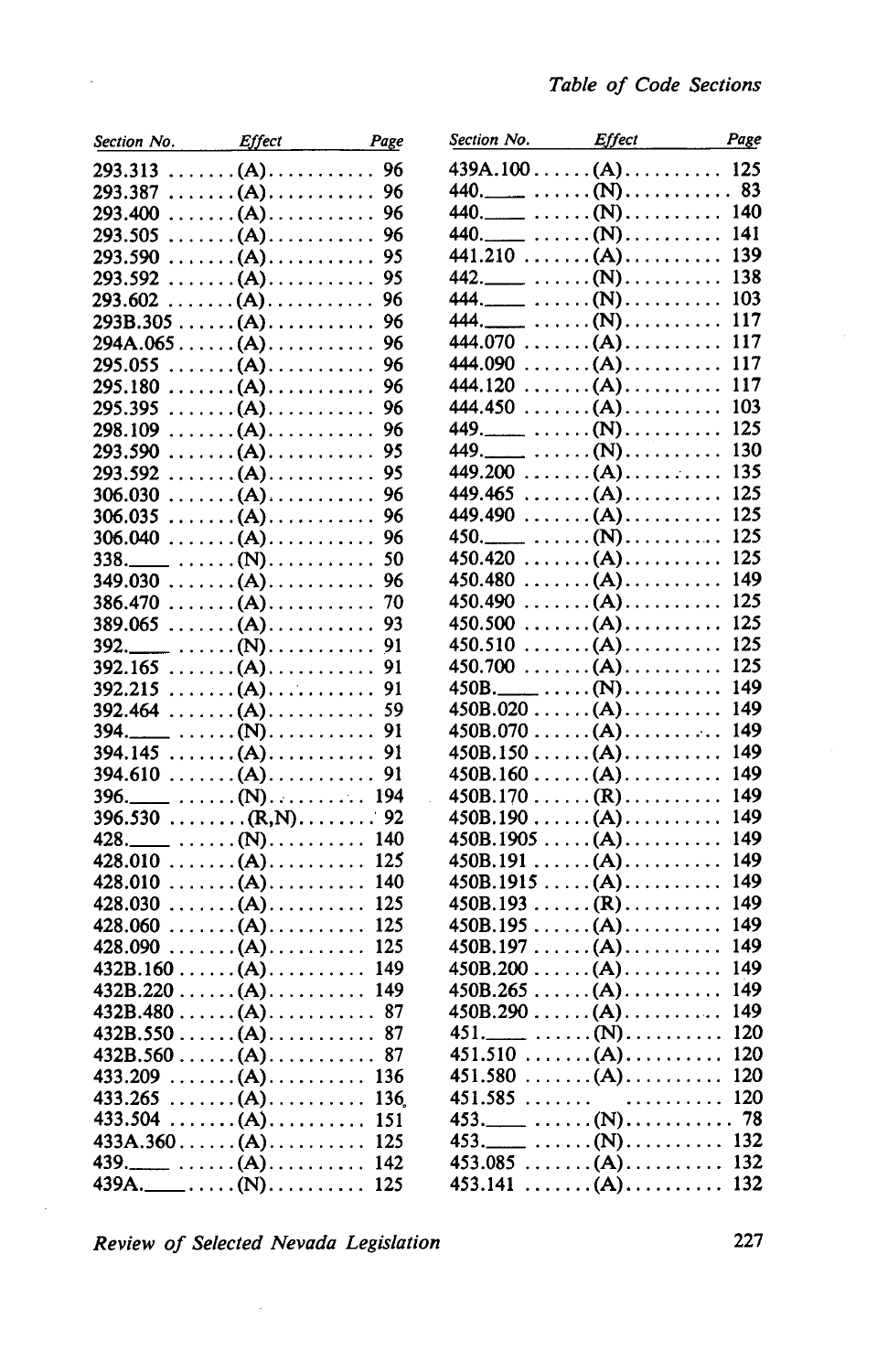|      | Section No. Effect Page                                |     | Section No. Effect Page                                                 |     |
|------|--------------------------------------------------------|-----|-------------------------------------------------------------------------|-----|
|      |                                                        |     |                                                                         |     |
|      | $453.301 \ldots (A) \ldots \ldots 76$                  |     |                                                                         |     |
|      | $453.331 \ldots (A) \ldots \ldots 132$                 |     |                                                                         |     |
|      | $453.333 \ldots (A) \ldots (B)$                        |     | $482.36414 \ldots (A) \ldots \ldots 211$                                |     |
|      |                                                        |     |                                                                         |     |
|      | $453.510$ (A)                                          | 132 |                                                                         |     |
|      | 453.740 (R) 132                                        |     | 484. $\qquad \qquad \ldots \ldots (N) \ldots \ldots \ldots \ldots 67$   |     |
|      |                                                        |     |                                                                         |     |
|      | $453.760$ (R)                                          | 132 |                                                                         |     |
|      |                                                        |     |                                                                         |     |
|      |                                                        |     | $484.3792 \ldots (A) \ldots \ldots \ldots 72$                           |     |
|      |                                                        |     |                                                                         |     |
|      |                                                        |     |                                                                         |     |
|      |                                                        |     |                                                                         |     |
| 454. | $\ldots$ (N) 78                                        |     |                                                                         |     |
|      | $454.007 \ldots (A) \ldots (B)$                        |     | $484.779 \ldots (A) \ldots \ldots 215$                                  |     |
|      | $454.181 \ldots (A) \ldots \ldots \ldots \ldots 78$    |     |                                                                         |     |
|      |                                                        |     | $484.$ $\qquad \qquad \ldots \ldots (N) \ldots \ldots \ldots 204$       |     |
|      |                                                        |     |                                                                         |     |
|      | $454.286 \ldots (A) \ldots (B)$                        |     |                                                                         |     |
|      | $454.316 \ldots (A) \ldots \ldots$                     | 149 | $485.190 \ldots (A) \ldots \ldots 211$                                  |     |
|      | 459. $\ldots$ (N) 104                                  |     | $485.191 \ldots (A) \ldots \ldots 211$                                  |     |
|      | $459.$ $\ldots$ $\ldots$ $(N)$ $\ldots$ $\ldots$ $215$ |     |                                                                         |     |
|      | 459.490 (A) 215                                        |     | $485.210 \ldots (A) \ldots \ldots 211$                                  |     |
|      | 459.495 (R) 102                                        |     |                                                                         |     |
|      |                                                        |     | $485.307 \ldots (A) \ldots \ldots 211$                                  |     |
|      | $459.520$ $(A)$                                        | 102 | $485.308 \ldots (A) \ldots \ldots 211$                                  |     |
|      | 459.525 (A)                                            | 102 | $485.309 \ldots (A) \ldots \ldots 211$                                  |     |
|      | $463.$ $\dots (N)$                                     | 112 | $485.3091 \ldots (A) \ldots \ldots$                                     | 211 |
|      | $463.$ $\dots (N)$                                     | 114 | $485.3092 \ldots (A) \ldots \ldots 211$                                 |     |
|      | $463.0129 \ldots (A) \ldots \ldots$                    | 112 | $485.3096 \ldots (A) \ldots \ldots 211$                                 |     |
|      | $463.0161 \ldots (A) \ldots \ldots$                    | 112 |                                                                         |     |
|      | $463.3407 \ldots (A) \ldots \ldots$                    | 112 |                                                                         |     |
|      | $463.366 \ldots (A) \ldots \ldots$                     | 112 |                                                                         |     |
|      | $463.408 \ldots (A) \ldots \ldots$                     | 111 |                                                                         |     |
|      | 463.485 (A) 111                                        |     |                                                                         |     |
|      |                                                        |     | $488.$ $\qquad \qquad \ldots \ldots (N) \ldots \ldots \ldots 204$       |     |
|      | $463.489 \ldots (A) \ldots \ldots$                     | 114 | $488.171$ (A) 207                                                       |     |
|      | $463.643 \ldots (A) \ldots \ldots$                     | 114 |                                                                         |     |
|      |                                                        |     | 488.235 (A) (A)                                                         |     |
|      |                                                        |     | $489.$ $\qquad \qquad \ldots \ldots (N) \ldots \ldots \ldots \ldots 15$ |     |
|      | $481.$ $\dots (N)$                                     | 194 |                                                                         |     |
|      | $481.023 \ldots (A) \ldots (B)$                        |     |                                                                         |     |
|      | $481.180 \ldots (A) \ldots \ldots$                     | 215 |                                                                         |     |
|      |                                                        | 210 |                                                                         |     |
|      |                                                        |     |                                                                         |     |
|      |                                                        |     |                                                                         |     |
|      |                                                        |     |                                                                         |     |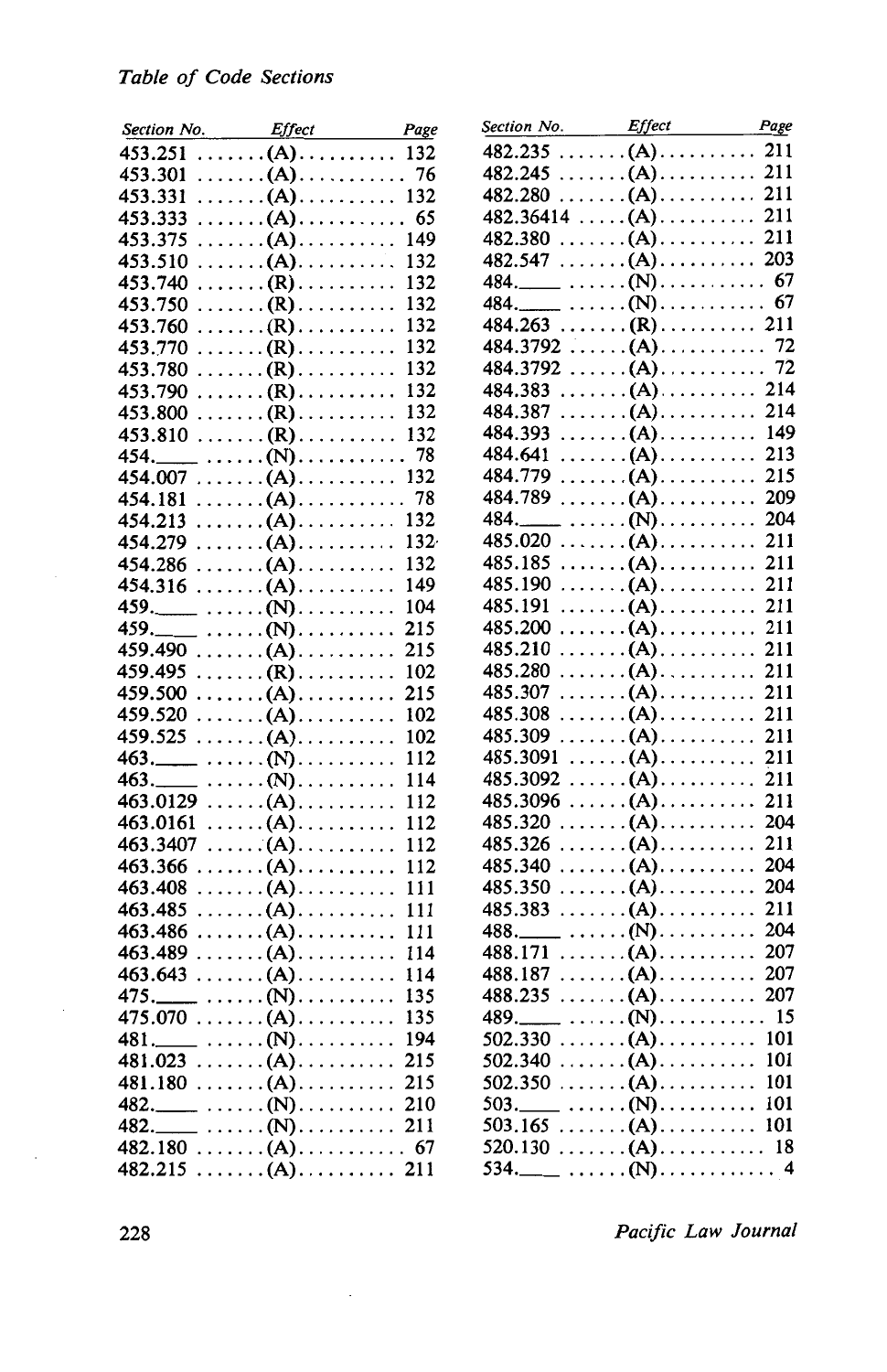|         | Section No. Effect Page                                                    |                         |
|---------|----------------------------------------------------------------------------|-------------------------|
|         |                                                                            |                         |
|         |                                                                            |                         |
|         |                                                                            |                         |
|         |                                                                            |                         |
| 584.325 | . (A)                                                                      | 3                       |
| 584.380 | $\ldots \ldots (A) \ldots \ldots \ldots$                                   | $\overline{\mathbf{3}}$ |
| 584.445 | $\ldots \ldots (A) \ldots \ldots \ldots$                                   | 3                       |
| 584.474 | $\ldots \ldots (A) \ldots \ldots \ldots$                                   | 3                       |
| 584.582 | $\ldots \ldots (A) \ldots \ldots \ldots$                                   | 3                       |
| 584.583 | . (A)                                                                      | 3                       |
| 584.584 | $\ldots \ldots (A) \ldots \ldots \ldots 3$                                 |                         |
| 584.633 | $\ldots \ldots \ldots$ (A) $\ldots \ldots \ldots \ldots$ 3                 |                         |
|         |                                                                            |                         |
|         |                                                                            |                         |
|         |                                                                            |                         |
|         |                                                                            |                         |
|         | $598.412 \ldots (A) \ldots \ldots 51$                                      |                         |
|         | 598.650 (A) 55<br>598.655 (A) 55                                           |                         |
| 598.655 |                                                                            |                         |
| 598.660 | $\ldots \ldots (A) \ldots \ldots \ldots 55$                                |                         |
| 598.665 | $\ldots \ldots (A) \ldots \ldots \ldots 55$                                |                         |
| 598.670 | $\ldots \ldots (A) \ldots \ldots \ldots 55$                                |                         |
| 598.675 | $\ldots \ldots \ldots$ (A) $\ldots \ldots \ldots$ 55                       |                         |
| 598.680 | $\ldots \ldots (A) \ldots \ldots \ldots 55$                                |                         |
| 598.793 | $\ldots \ldots (R) \ldots \ldots \ldots 210$                               |                         |
|         |                                                                            |                         |
|         |                                                                            |                         |
|         | 608. $\ldots$ $(N)$ 100                                                    |                         |
|         | 608.180 (A) (A) $(0.100$<br>608.195 (A) $(1.000$<br>612. (N) $(0.0000)$ 99 |                         |
|         |                                                                            |                         |
|         |                                                                            |                         |
|         |                                                                            |                         |
|         | $616.$ $\qquad \qquad \ldots \ldots (N) \ldots \ldots \ldots 219$          |                         |
|         |                                                                            |                         |
|         | 616.114 (A) 219<br>616.266 (A) 219                                         |                         |
|         | $616.310 \ldots (A) \ldots \ldots 219$                                     |                         |
|         | $616.392 \ldots (A) \ldots$ 220                                            |                         |
|         | 616.401 (A) 219                                                            |                         |
|         | $616.4981 \ldots (A) \ldots \ldots 219$                                    |                         |
|         | $616.607 \ldots (A) \ldots \ldots$                                         | 157                     |
| 616.620 | $\ldots \ldots (A) \ldots \ldots \ldots$                                   | 157                     |
|         | $616.628 \ldots (A) \ldots \ldots$                                         | 123                     |
|         | 616.640 (A)                                                                | 219                     |
|         | $617.$ $\qquad \qquad \ldots \ldots (N) \ldots \ldots \ldots$              | 123                     |
|         | $617.$ $\ldots$ $\ldots$ $(N)$ $\ldots$ $\ldots$ $\ldots$                  | 219                     |
|         | 617.020 (A)                                                                | 123                     |
|         | 617.070 (A)                                                                | 219                     |
|         |                                                                            |                         |

| Section No. Effect Page                                           |    | Section No.                                                       | Effect Page                                                                                                                        |     |
|-------------------------------------------------------------------|----|-------------------------------------------------------------------|------------------------------------------------------------------------------------------------------------------------------------|-----|
|                                                                   |    |                                                                   |                                                                                                                                    |     |
|                                                                   |    | $617.300$ (A) 123                                                 |                                                                                                                                    |     |
|                                                                   |    |                                                                   |                                                                                                                                    |     |
| $584.$ $\qquad \qquad \ldots \ldots (N) \ldots \ldots \ldots$     | 3  |                                                                   |                                                                                                                                    |     |
|                                                                   |    |                                                                   |                                                                                                                                    |     |
| $584.380 \ldots (A) \ldots \ldots$                                | 3  |                                                                   |                                                                                                                                    |     |
| $584.445$ (A)                                                     | 3  | $624.3011 \ldots (A) \ldots (A)$                                  |                                                                                                                                    |     |
| $584.474 \ldots (A) \ldots \ldots$                                | 3  | $624.307 \ldots (A) \ldots (B)$                                   |                                                                                                                                    |     |
| $584.582 \ldots (A) \ldots \ldots$                                | 3  | $624.322 \ldots (A) \ldots (A)$                                   |                                                                                                                                    |     |
| $584.583$ (A)                                                     | 3  | $630.$ $\qquad \qquad \ldots \ldots (N) \ldots \ldots \ldots 118$ |                                                                                                                                    |     |
| $584.584 \ldots (A) \ldots \ldots$                                | 3  | $630.047 \ldots (A) \ldots \ldots$                                |                                                                                                                                    | 118 |
| $584.633 \ldots (A) \ldots \ldots$                                | 3  |                                                                   |                                                                                                                                    |     |
| $584.635$ (A)                                                     | 3  |                                                                   |                                                                                                                                    |     |
|                                                                   |    | $630.160$ (A)                                                     |                                                                                                                                    | 118 |
| $598.$ $\qquad \qquad \ldots \ldots (N) \ldots \ldots \ldots 53$  |    |                                                                   |                                                                                                                                    |     |
|                                                                   |    | $630.185$ $(R)$                                                   |                                                                                                                                    | 118 |
|                                                                   |    | $630.190 \ldots (A) \ldots (B)$                                   |                                                                                                                                    |     |
|                                                                   |    |                                                                   |                                                                                                                                    |     |
|                                                                   |    | $630.254$ (A)                                                     |                                                                                                                                    | 118 |
|                                                                   |    | $630.256$ $(A)$                                                   |                                                                                                                                    | 118 |
| $598.665$ (A)                                                     | 55 | $630.265$ (A)                                                     |                                                                                                                                    | 118 |
| 598.670 (A) 55                                                    |    | $630.288$ (A)                                                     |                                                                                                                                    | 118 |
|                                                                   |    | $630.290$ $(A)$                                                   |                                                                                                                                    | 118 |
|                                                                   |    | $630.295 \ldots (A) \ldots \ldots$                                |                                                                                                                                    | 118 |
|                                                                   |    | $630.301 \ldots (A) \ldots \ldots$                                |                                                                                                                                    | 118 |
|                                                                   |    |                                                                   |                                                                                                                                    |     |
|                                                                   |    |                                                                   |                                                                                                                                    |     |
| $608.$ $\dots (N) \dots 0$                                        |    | $630.305$ (A)                                                     |                                                                                                                                    | 118 |
|                                                                   |    | $630.306$ (A)                                                     |                                                                                                                                    | 118 |
| $608.195 \ldots (A) \ldots (B)$                                   |    | $630.3062$ (A)                                                    |                                                                                                                                    | 118 |
|                                                                   |    | $630.3065$ (a)                                                    |                                                                                                                                    | 118 |
| $616.$ $\qquad \qquad \ldots \ldots (N) \ldots \ldots \ldots 220$ |    | $630.318$ (A)                                                     |                                                                                                                                    | 118 |
|                                                                   |    | $630.333 \ldots (A) \ldots \ldots$                                |                                                                                                                                    | 118 |
|                                                                   |    | $630.336 \ldots (A) \ldots \ldots$                                |                                                                                                                                    | 118 |
| $616.114 \ldots (A) \ldots \ldots 219$                            |    | $630.339 \ldots (A) \ldots (A)$                                   |                                                                                                                                    |     |
| $616.266 \ldots (A) \ldots (B)$                                   |    | $630.400$ $(A)$                                                   |                                                                                                                                    | 118 |
|                                                                   |    | 634.                                                              | $\hspace{1.5cm} \ldots \hspace{1.5cm} \ldots \hspace{1.5cm} \ldots \hspace{1.5cm} \ldots \hspace{1.5cm} \ldots \hspace{1.5cm} 124$ |     |
| $616.392 \ldots (A) \ldots \ldots 220$                            |    | $634.110 \ldots (A) \ldots (B)$                                   |                                                                                                                                    |     |
| 616.401 (A) 219                                                   |    | $639.$ $\dots (N) \dots 132$                                      |                                                                                                                                    |     |
| $616.4981 \ldots (A) \ldots \ldots 219$                           |    |                                                                   |                                                                                                                                    |     |
| 616.607 (A) 157                                                   |    | $639.2351 \ldots (A) \ldots (A)$                                  |                                                                                                                                    |     |
| $616.620 \ldots (A) \ldots (B)$                                   |    |                                                                   |                                                                                                                                    |     |
|                                                                   |    | 639.247 (A) (A)                                                   |                                                                                                                                    |     |
| 616.640 (A) (A)                                                   |    | $641.023$ (a)  136                                                |                                                                                                                                    |     |
|                                                                   |    | $641.026 \ldots (A) \ldots \ldots$                                |                                                                                                                                    | 136 |
|                                                                   |    | $641.029 \ldots (A) \ldots (B)$                                   |                                                                                                                                    |     |
|                                                                   |    | $641B$ . $\ldots$ $(N)$ . $\ldots$ $\ldots$ 136                   |                                                                                                                                    |     |
|                                                                   |    | 649. $\ldots$ (N) 23                                              |                                                                                                                                    |     |
|                                                                   |    |                                                                   |                                                                                                                                    |     |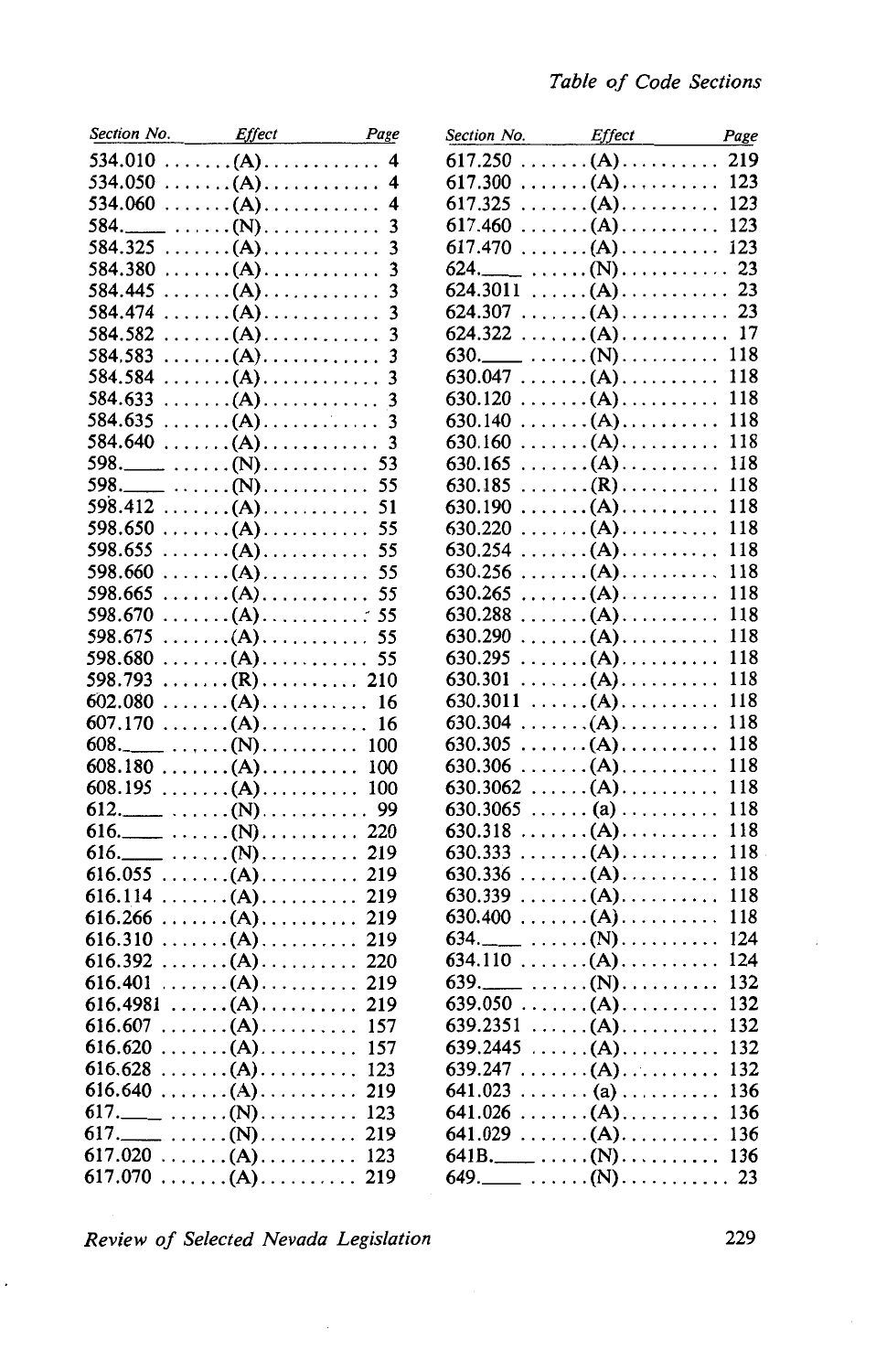| 649.295 (A) 23<br>$689A$ . $\ldots$ (N). 136<br>689B. ______ (N) 136<br>649.395 (A) 23<br>$698B$ . $\ldots$ (N). 155<br>661.085 (A) 18<br>$690A$ . $\ldots$ $(N)$ . $\ldots$ $\ldots$<br>18<br>165<br>$666.035$ (A)<br>165<br>$690A.010$ $(A)$<br>165<br>$675.300$ $(A)$<br>$690A.020$ (R)  165<br>165<br>$678A.020$ (A)<br>$679A.030$ (A) 154<br>$690A.030$ $(A)$<br>165<br>$690A.040$ $(A)$<br>159<br>$679A.160$ $(A)$<br>165<br>$690A.050$ (A) 165<br>154<br>$690A.060$ (A) 165<br>154<br>$680A.070$ (A)<br>$690A.070$ (A) 165<br>$680A.180$ $(A)$<br>154<br>$690A.080$ (A) 165<br>$690A.090$ (A) 165<br>$690A.100$ (A) 165<br>$690A.110$ (A) 165<br>$680A.320$ (A) 125<br>$690A.120$ $(A)$ 165<br>$680B$ . $\ldots$ (N). $\ldots$ 154<br>$690A.130$ (A) 165<br>$681A.110$ $(A)$<br>154<br>$690A.140$ (A)  165<br>122<br>165<br>$683A.110$ $(A)$<br>$683A.260$ (A) 165<br>$683A.310$ $(A)$<br>211<br>$695A.280$ (A) 154<br>163<br>$686B$ . $\ldots$ $(N)$<br>163<br>$686B.050$ (A)<br>$695B$ . $\ldots$ (N). 155<br>$686B.070$ (A)<br>163<br>$695C$ . $(N)$ . 136<br>$686B.090$ (A) 163<br>$695C$ . $(N)$ . 155<br>$686B.100$ (A)163<br>$695D$ . $(N)$ . $(155)$<br>$686B.120$ (A) 163<br>$686B.160$ (A)<br>163<br>$706.$ $\qquad \qquad \ldots \ldots (N) \ldots \ldots \ldots 215$<br>$687A.020$ (A)<br>159<br>$706.011 \ldots (A) \ldots \ldots 215$<br>687B. _______ (N)<br>157<br>$687B.122$ (A)<br>165<br>$706.441$ (A) 215<br>$687B.310$ (A) 157<br>$711.$ $\qquad \qquad \ldots \ldots (N) \ldots \ldots \ldots 189$<br>$687B.320$ (A) 157<br>$678B.330$ (A) 157 | Section No. Effect Page |  | Section No. Effect Page |  |
|-----------------------------------------------------------------------------------------------------------------------------------------------------------------------------------------------------------------------------------------------------------------------------------------------------------------------------------------------------------------------------------------------------------------------------------------------------------------------------------------------------------------------------------------------------------------------------------------------------------------------------------------------------------------------------------------------------------------------------------------------------------------------------------------------------------------------------------------------------------------------------------------------------------------------------------------------------------------------------------------------------------------------------------------------------------------------------------------------------------------------------------------------------------------------------------------------------------------------------------------------------------------------------------------------------------------------------------------------------------------------------------------------------------------------------------------------------------------------------------------------------------------------------------------------------------------------------|-------------------------|--|-------------------------|--|
|                                                                                                                                                                                                                                                                                                                                                                                                                                                                                                                                                                                                                                                                                                                                                                                                                                                                                                                                                                                                                                                                                                                                                                                                                                                                                                                                                                                                                                                                                                                                                                             |                         |  |                         |  |
|                                                                                                                                                                                                                                                                                                                                                                                                                                                                                                                                                                                                                                                                                                                                                                                                                                                                                                                                                                                                                                                                                                                                                                                                                                                                                                                                                                                                                                                                                                                                                                             |                         |  |                         |  |
|                                                                                                                                                                                                                                                                                                                                                                                                                                                                                                                                                                                                                                                                                                                                                                                                                                                                                                                                                                                                                                                                                                                                                                                                                                                                                                                                                                                                                                                                                                                                                                             |                         |  |                         |  |
|                                                                                                                                                                                                                                                                                                                                                                                                                                                                                                                                                                                                                                                                                                                                                                                                                                                                                                                                                                                                                                                                                                                                                                                                                                                                                                                                                                                                                                                                                                                                                                             |                         |  |                         |  |
|                                                                                                                                                                                                                                                                                                                                                                                                                                                                                                                                                                                                                                                                                                                                                                                                                                                                                                                                                                                                                                                                                                                                                                                                                                                                                                                                                                                                                                                                                                                                                                             |                         |  |                         |  |
|                                                                                                                                                                                                                                                                                                                                                                                                                                                                                                                                                                                                                                                                                                                                                                                                                                                                                                                                                                                                                                                                                                                                                                                                                                                                                                                                                                                                                                                                                                                                                                             |                         |  |                         |  |
|                                                                                                                                                                                                                                                                                                                                                                                                                                                                                                                                                                                                                                                                                                                                                                                                                                                                                                                                                                                                                                                                                                                                                                                                                                                                                                                                                                                                                                                                                                                                                                             |                         |  |                         |  |
|                                                                                                                                                                                                                                                                                                                                                                                                                                                                                                                                                                                                                                                                                                                                                                                                                                                                                                                                                                                                                                                                                                                                                                                                                                                                                                                                                                                                                                                                                                                                                                             |                         |  |                         |  |
|                                                                                                                                                                                                                                                                                                                                                                                                                                                                                                                                                                                                                                                                                                                                                                                                                                                                                                                                                                                                                                                                                                                                                                                                                                                                                                                                                                                                                                                                                                                                                                             |                         |  |                         |  |
|                                                                                                                                                                                                                                                                                                                                                                                                                                                                                                                                                                                                                                                                                                                                                                                                                                                                                                                                                                                                                                                                                                                                                                                                                                                                                                                                                                                                                                                                                                                                                                             |                         |  |                         |  |
|                                                                                                                                                                                                                                                                                                                                                                                                                                                                                                                                                                                                                                                                                                                                                                                                                                                                                                                                                                                                                                                                                                                                                                                                                                                                                                                                                                                                                                                                                                                                                                             |                         |  |                         |  |
|                                                                                                                                                                                                                                                                                                                                                                                                                                                                                                                                                                                                                                                                                                                                                                                                                                                                                                                                                                                                                                                                                                                                                                                                                                                                                                                                                                                                                                                                                                                                                                             |                         |  |                         |  |
|                                                                                                                                                                                                                                                                                                                                                                                                                                                                                                                                                                                                                                                                                                                                                                                                                                                                                                                                                                                                                                                                                                                                                                                                                                                                                                                                                                                                                                                                                                                                                                             |                         |  |                         |  |
|                                                                                                                                                                                                                                                                                                                                                                                                                                                                                                                                                                                                                                                                                                                                                                                                                                                                                                                                                                                                                                                                                                                                                                                                                                                                                                                                                                                                                                                                                                                                                                             |                         |  |                         |  |
|                                                                                                                                                                                                                                                                                                                                                                                                                                                                                                                                                                                                                                                                                                                                                                                                                                                                                                                                                                                                                                                                                                                                                                                                                                                                                                                                                                                                                                                                                                                                                                             |                         |  |                         |  |
|                                                                                                                                                                                                                                                                                                                                                                                                                                                                                                                                                                                                                                                                                                                                                                                                                                                                                                                                                                                                                                                                                                                                                                                                                                                                                                                                                                                                                                                                                                                                                                             |                         |  |                         |  |
|                                                                                                                                                                                                                                                                                                                                                                                                                                                                                                                                                                                                                                                                                                                                                                                                                                                                                                                                                                                                                                                                                                                                                                                                                                                                                                                                                                                                                                                                                                                                                                             |                         |  |                         |  |
|                                                                                                                                                                                                                                                                                                                                                                                                                                                                                                                                                                                                                                                                                                                                                                                                                                                                                                                                                                                                                                                                                                                                                                                                                                                                                                                                                                                                                                                                                                                                                                             |                         |  |                         |  |
|                                                                                                                                                                                                                                                                                                                                                                                                                                                                                                                                                                                                                                                                                                                                                                                                                                                                                                                                                                                                                                                                                                                                                                                                                                                                                                                                                                                                                                                                                                                                                                             |                         |  |                         |  |
|                                                                                                                                                                                                                                                                                                                                                                                                                                                                                                                                                                                                                                                                                                                                                                                                                                                                                                                                                                                                                                                                                                                                                                                                                                                                                                                                                                                                                                                                                                                                                                             |                         |  |                         |  |
|                                                                                                                                                                                                                                                                                                                                                                                                                                                                                                                                                                                                                                                                                                                                                                                                                                                                                                                                                                                                                                                                                                                                                                                                                                                                                                                                                                                                                                                                                                                                                                             |                         |  |                         |  |
|                                                                                                                                                                                                                                                                                                                                                                                                                                                                                                                                                                                                                                                                                                                                                                                                                                                                                                                                                                                                                                                                                                                                                                                                                                                                                                                                                                                                                                                                                                                                                                             |                         |  |                         |  |
|                                                                                                                                                                                                                                                                                                                                                                                                                                                                                                                                                                                                                                                                                                                                                                                                                                                                                                                                                                                                                                                                                                                                                                                                                                                                                                                                                                                                                                                                                                                                                                             |                         |  |                         |  |
|                                                                                                                                                                                                                                                                                                                                                                                                                                                                                                                                                                                                                                                                                                                                                                                                                                                                                                                                                                                                                                                                                                                                                                                                                                                                                                                                                                                                                                                                                                                                                                             |                         |  |                         |  |
|                                                                                                                                                                                                                                                                                                                                                                                                                                                                                                                                                                                                                                                                                                                                                                                                                                                                                                                                                                                                                                                                                                                                                                                                                                                                                                                                                                                                                                                                                                                                                                             |                         |  |                         |  |
|                                                                                                                                                                                                                                                                                                                                                                                                                                                                                                                                                                                                                                                                                                                                                                                                                                                                                                                                                                                                                                                                                                                                                                                                                                                                                                                                                                                                                                                                                                                                                                             |                         |  |                         |  |
|                                                                                                                                                                                                                                                                                                                                                                                                                                                                                                                                                                                                                                                                                                                                                                                                                                                                                                                                                                                                                                                                                                                                                                                                                                                                                                                                                                                                                                                                                                                                                                             |                         |  |                         |  |
|                                                                                                                                                                                                                                                                                                                                                                                                                                                                                                                                                                                                                                                                                                                                                                                                                                                                                                                                                                                                                                                                                                                                                                                                                                                                                                                                                                                                                                                                                                                                                                             |                         |  |                         |  |
|                                                                                                                                                                                                                                                                                                                                                                                                                                                                                                                                                                                                                                                                                                                                                                                                                                                                                                                                                                                                                                                                                                                                                                                                                                                                                                                                                                                                                                                                                                                                                                             |                         |  |                         |  |
|                                                                                                                                                                                                                                                                                                                                                                                                                                                                                                                                                                                                                                                                                                                                                                                                                                                                                                                                                                                                                                                                                                                                                                                                                                                                                                                                                                                                                                                                                                                                                                             |                         |  |                         |  |
|                                                                                                                                                                                                                                                                                                                                                                                                                                                                                                                                                                                                                                                                                                                                                                                                                                                                                                                                                                                                                                                                                                                                                                                                                                                                                                                                                                                                                                                                                                                                                                             |                         |  |                         |  |
|                                                                                                                                                                                                                                                                                                                                                                                                                                                                                                                                                                                                                                                                                                                                                                                                                                                                                                                                                                                                                                                                                                                                                                                                                                                                                                                                                                                                                                                                                                                                                                             |                         |  |                         |  |
|                                                                                                                                                                                                                                                                                                                                                                                                                                                                                                                                                                                                                                                                                                                                                                                                                                                                                                                                                                                                                                                                                                                                                                                                                                                                                                                                                                                                                                                                                                                                                                             |                         |  |                         |  |
|                                                                                                                                                                                                                                                                                                                                                                                                                                                                                                                                                                                                                                                                                                                                                                                                                                                                                                                                                                                                                                                                                                                                                                                                                                                                                                                                                                                                                                                                                                                                                                             |                         |  |                         |  |
|                                                                                                                                                                                                                                                                                                                                                                                                                                                                                                                                                                                                                                                                                                                                                                                                                                                                                                                                                                                                                                                                                                                                                                                                                                                                                                                                                                                                                                                                                                                                                                             |                         |  |                         |  |
|                                                                                                                                                                                                                                                                                                                                                                                                                                                                                                                                                                                                                                                                                                                                                                                                                                                                                                                                                                                                                                                                                                                                                                                                                                                                                                                                                                                                                                                                                                                                                                             |                         |  |                         |  |

| $98B$ . $\ldots$ (N). 155                                    |     |
|--------------------------------------------------------------|-----|
| $90A$ . $\qquad \qquad \ldots (N) \ldots \ldots$             | 165 |
| 90A.010 (A)                                                  | 165 |
| $90A.020$ (R)                                                | 165 |
| $90A.030$ (A)                                                | 165 |
| $90A.040$ (A)                                                | 165 |
| $90A.050$ (A)                                                | 165 |
| $90A.060$ (A)                                                | 165 |
| $90A.070$ (A)                                                | 165 |
| $90A.080$ (A)                                                | 165 |
| $90A.090$ (A)                                                | 165 |
| $90A.100$ (A)                                                | 165 |
| 90A.110 (A)                                                  | 165 |
| 90A.120 (A)                                                  | 165 |
| 90A.130 (A)                                                  | 165 |
| 90A.140 (A)                                                  | 165 |
| $90B$ . $\qquad \qquad \ldots (N) \ldots \ldots$             | 211 |
| $90B.020$ (A)                                                | 211 |
| 90.025 (A)                                                   | 153 |
| 95. ______ (A)                                               | 154 |
| 95A.280 (A)                                                  | 154 |
| 95B.____ (N)                                                 | 136 |
| 95B._____ (N)                                                | 155 |
| $95C$ . $\qquad \qquad \ldots (N)$                           | 136 |
| 95C._____ (N)                                                | 155 |
| $95D$ . $(N)$ . $\ldots$ . $\ldots$ .                        | 155 |
| $04.805 \ldots (A) \ldots \ldots$                            | 199 |
| $06.$ $\qquad \qquad \ldots \ldots (N) \ldots \ldots \ldots$ | 215 |
| $06.011 \ldots (A) \ldots \ldots 215$                        |     |
| $06.173$ (A) 215                                             |     |
| $06.441 \ldots (A) \ldots \ldots 215$                        |     |
|                                                              |     |
|                                                              |     |
|                                                              |     |

 $\bar{\mathcal{A}}$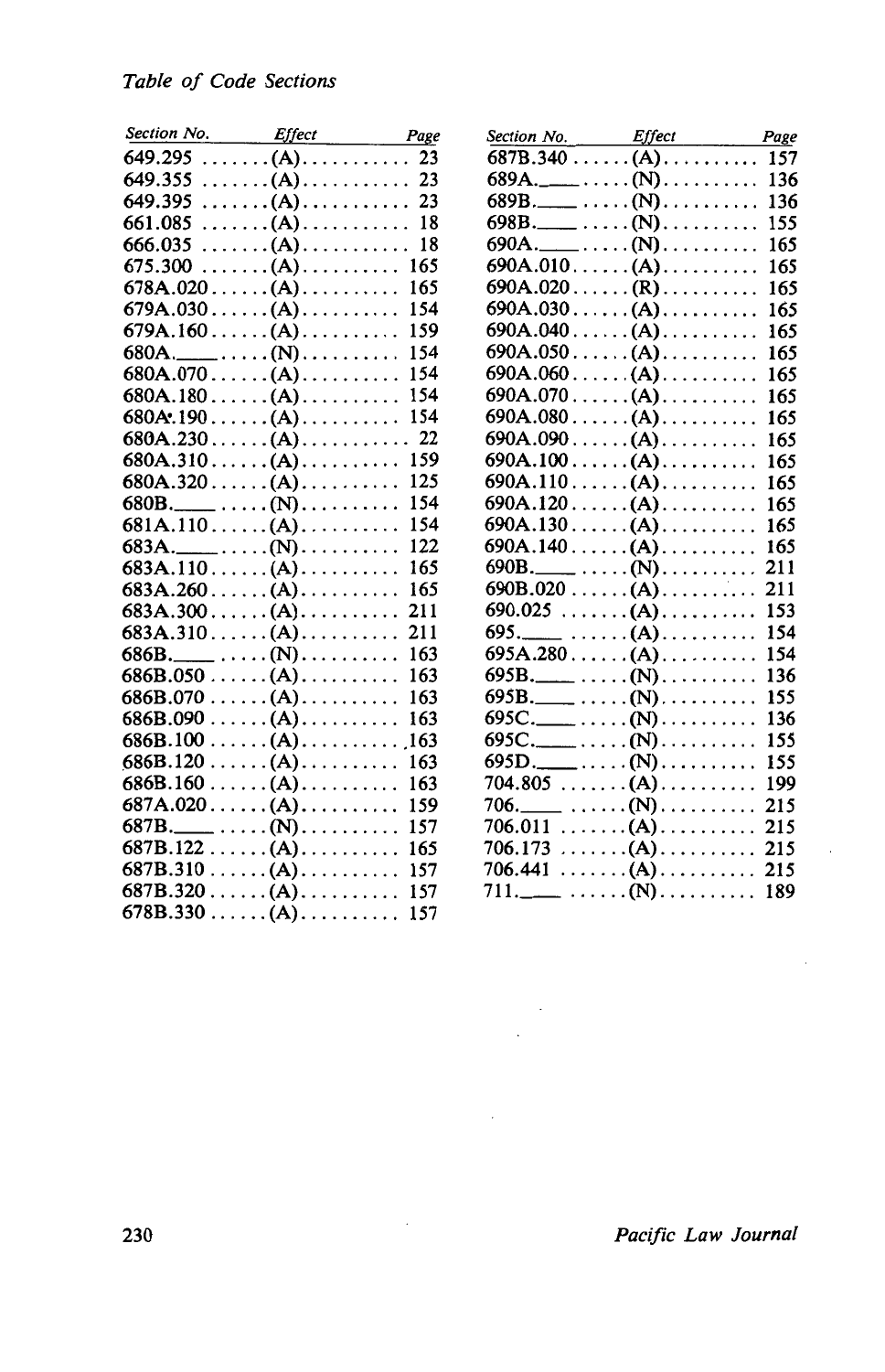### **Table of Chapter Numbers**

| Chapter No. | <b>Bill No.</b><br>Page                                     | Chapter No. | <b>Bill No.</b>                                              | Page |
|-------------|-------------------------------------------------------------|-------------|--------------------------------------------------------------|------|
|             | $004$ AB $037$<br>7                                         |             | $270$ AB 685123                                              |      |
|             | $008$ AB $060$ 171                                          |             | $271$ AB $110$                                               | 71   |
|             | $015$ AB $061$<br>8                                         |             | $274$ SB 325 101                                             |      |
|             | $025$ AB $182$ 178                                          |             | $275$ AB 317 219                                             |      |
|             | $026$ AB $202$<br>9                                         |             | 285  AB 755 111                                              |      |
|             | $028$ SB $006$ 12                                           |             | $292$ AB $196$ 205                                           |      |
|             | $030$ AB $015$ 51                                           |             | 297 AB 747 181                                               |      |
|             | $035$ AB $113$ 69                                           |             | $301$ SB $127$ 154                                           |      |
|             |                                                             |             | $304$ SB $173$ 62                                            |      |
|             | $041$ AB $101$ 83                                           |             | $325$ AB $677$ 29                                            |      |
|             | $045$ AB $222$ 27                                           |             | $326$ AB $327$ 181                                           |      |
|             | $057$ SB $116$ 83                                           |             | $327$ AB $748$ 20                                            |      |
|             | $058$ AB $228$ 28                                           |             | $329$ AB $531$ 207                                           |      |
|             | $082$ SB $106$ 15                                           |             | $330$ SB 481 107                                             |      |
|             | $088$ AB $179$                                              |             | $333$ AB $751$ 193                                           |      |
|             | $091$ SB 211  3                                             |             | $346$ AB $740$ 30                                            |      |
|             | 095  AB 112 203                                             |             | $348$ SB 022 154                                             |      |
|             | $109$ SB 069 117                                            |             | $355$ AB $742$ 62                                            |      |
|             | $111$ SB 077  118                                           |             | $357$ AB $730$ 124                                           |      |
|             | $119$ SB 068 91                                             |             | $364$ AB $675$ 30                                            |      |
|             | $121$ AB 098 191                                            |             | $369$ AB 029 63                                              |      |
|             | $125$ SB 067 92                                             |             | $372$ SB $330$ 155                                           |      |
|             | $131$ SB $197$ 183                                          |             | $377$ AB $289$ 125                                           |      |
|             | $132$ SB 481 107                                            |             | $392$ AB $459$ 72                                            |      |
|             | $138$ AB $147$ 204                                          |             | $395$ AB $643$ 209                                           |      |
|             | $141$ SB 021  120                                           |             | $396$ AB $467$ 130                                           |      |
|             | $145$ AB $148$ 204                                          |             | $406$ AB $780$ 109                                           |      |
|             | $154$ AB $276$ 35                                           |             | $416$ AB 58473                                               |      |
|             | $157$ AB $124$ 16                                           |             | $417$ AB $695$ 132                                           |      |
|             | $166 \ldots \ldots \ldots \text{SB } 381 \ldots \ldots 169$ |             | $418$ AB $757$ 157                                           |      |
|             | $189$ AB $369$ 192                                          |             | $425$ AB $375$ 52                                            |      |
|             | $190$ AB $155$ 121                                          |             | $426$ AB 37452                                               |      |
|             | $199$ AB $406$ 220                                          |             | 427 AB 214 231                                               |      |
|             | $200$ AB $282$ 153                                          |             | $430$ SB 544 135                                             |      |
|             | $206$ AB $138$ 180                                          |             | 434  AB 456 84                                               |      |
|             | $210$ AB $513$ 59                                           |             | $443$ AB $806$ 31                                            |      |
|             | $212$ SB 344 60                                             |             | $447$ SB 256 132                                             |      |
|             | $215$ SB 414 60                                             |             | 449 AB 809 110                                               |      |
|             | $234$ SB $184$ 199                                          |             | $462$ AB $460$ 194                                           |      |
|             | $243$ AB $260$ 17                                           |             | $464$ AB $760$ 135                                           |      |
|             | $244$ AB $281$ 122                                          |             |                                                              |      |
|             | $251$ SB $282$ 18                                           |             | $465$ AB $205$ 22<br>$466$ AB 308 157                        |      |
|             | $252$ SB 223 61                                             |             |                                                              |      |
|             | 257AB 58871                                                 |             | $467$ AB $546$ 210                                           |      |
|             | $259$ SB 379 108                                            |             | 470AB 811 158                                                |      |
| 260         | AR 336 18                                                   |             | $473$ SB 211 183<br>$A7A$ $\Delta$ <b>D</b> $\Omega$ $\zeta$ | 211  |
|             |                                                             |             |                                                              |      |

.

| Chapter No. Bill No. |                                              | Page | Chapter No. | <b>Bill No.</b>                       | Page |
|----------------------|----------------------------------------------|------|-------------|---------------------------------------|------|
|                      | $004$ AB $037$                               | 7    |             | $270$ AB $685$ 123                    |      |
|                      | $008$ AB $060$ 171                           |      |             | $271$ AB $110$                        |      |
|                      | $015$ AB $061$ 8                             |      |             | $274$ SB 325 101                      |      |
|                      | $025$ AB $182$ 178                           |      |             | $275$ AB 317 219                      |      |
|                      |                                              |      |             | $285$ AB $755$ 111                    |      |
|                      | $028$ SB $006$ 12                            |      |             | $292$ AB $196$ 205                    |      |
|                      | $030$ AB $015$ 51                            |      |             | 297 AB 747 181                        |      |
|                      | $035$ AB $113$ 69                            |      |             | $301$ SB 127  154                     |      |
|                      | $040$ AB $034$ 70                            |      |             | $304$ SB 173 62                       |      |
|                      | $041$ AB $101$ 83                            |      |             | $325$ AB $677$ 29                     |      |
|                      | 045 AB 222 27                                |      |             | $326$ AB $327$ 181                    |      |
|                      | $057$ SB $116$ 83                            |      |             | $327$ AB $748$ 20                     |      |
|                      | $058$ AB $228$ 28                            |      |             | $329$ AB $531$ 207                    |      |
|                      | $082$ SB $106$ 15                            |      |             | $330$ SB 481 107                      |      |
|                      | 088 AB 179 99                                |      |             | $333 \ldots \ldots \ldots AB$ 751 193 |      |
|                      | 091 SB 211 3                                 |      |             |                                       |      |
|                      | $095$ AB $112$ 203                           |      |             | $348$ SB 022 154                      |      |
|                      | $109$ SB $069$ 117                           |      |             | $355$ $AB 742$                        |      |
|                      | $111 \ldots \ldots \ldots \ldots$ SB 077 118 |      |             | $357$ AB $730$ 124                    |      |
|                      | $119$ SB 068 91                              |      |             | $364$ AB $675$ 30                     |      |
|                      | $121$ AB 098 191                             |      |             | $369$ AB 029 63                       |      |
|                      | $125$ SB 067 92                              |      |             | $372$ SB $330$ 155                    |      |
|                      | $131$ SB $197$ 183                           |      |             | $377$ AB $289$ 125                    |      |
|                      | $132$ SB 481 107                             |      |             | $392$ AB $459$ 72                     |      |
|                      | $138$ AB $147$ 204                           |      |             | $395$ AB $643$ 209                    |      |
|                      | $141$ SB 021  120                            |      |             | $396$ AB $467$ 130                    |      |
|                      | $145$ AB $148$ 204                           |      |             |                                       |      |
|                      | $154$ AB $276$ 35                            |      |             | $416$ AB 58473                        |      |
|                      | $157$ AB $124$ 16                            |      |             | $417$ AB $695$ 132                    |      |
|                      | $166$ SB 381 169                             |      |             | $418$ AB $757$ 157                    |      |
|                      | $189$ AB $369$ 192                           |      |             |                                       |      |
|                      | $190$ AB $155$ 121                           |      |             | $426$ AB 37452                        |      |
|                      | $199$ AB $406$ 220                           |      |             | 427 AB 214 231                        |      |
|                      | $200$ AB $282$ 153                           |      |             | $430$ SB 544 135                      |      |
|                      | $206$ AB $138$ 180                           |      |             | $434$ AB $456$ 84                     |      |
|                      | $210$ AB 51359                               |      |             | $443$ AB 806 31                       |      |
|                      | $212$ SB 344 60                              |      |             | $447$ SB 256 132                      |      |
|                      | $215$ SB 414 60                              |      |             | 449 AB 809 110                        |      |
|                      | $234$ SB $184$ 199                           |      |             | $462$ AB $460$ 194                    |      |
|                      | $243$ AB $260$ 17                            |      |             | $464$ AB $760$ 135                    |      |
|                      | $244$ AB $281$ 122                           |      |             | $465$ AB $205$ 22                     |      |
|                      | $251$ SB $282$ 18                            |      |             | $466$ AB $308$ 157                    |      |
|                      | $252$ SB 223 61                              |      |             | $467$ AB $546$ 210                    |      |
|                      |                                              |      |             | 470 AB 811 158                        |      |
|                      | $259$ SB 379 108                             |      |             | $473$ SB 211 183                      |      |
|                      | $269$ AB $336$ 18                            |      |             | $474$ AB $835$ 211                    |      |
|                      |                                              |      |             |                                       |      |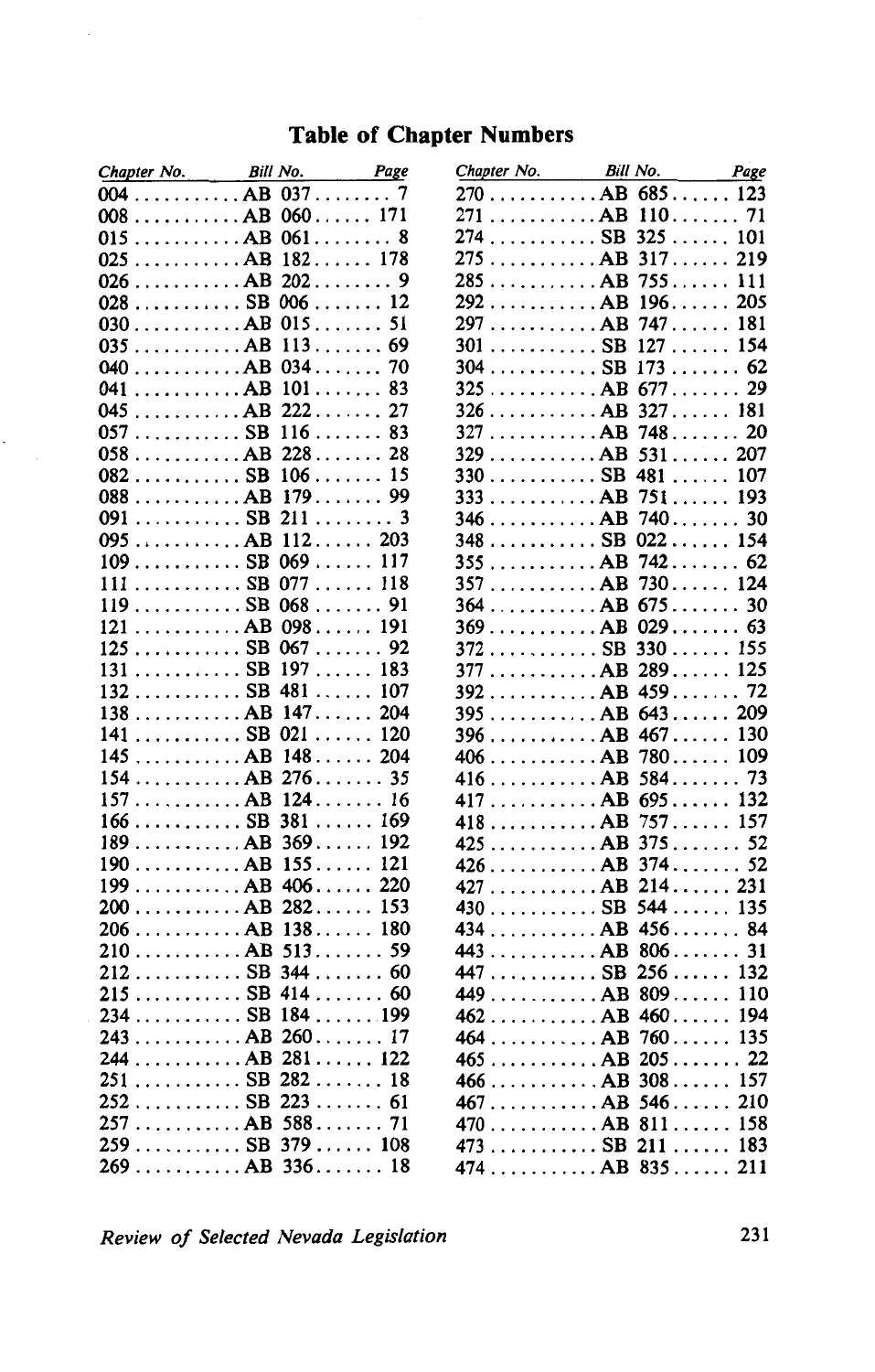#### *Table of Chapter Numbers*

| Chapter No. Bill No. Page | Chapter No. Bill No. Page                       |    |
|---------------------------|-------------------------------------------------|----|
| $475$ $AB$ 118 211        | $644$ SB 125  23                                |    |
| $476$ SB 241 23           | $646$ AB $400$ 140                              |    |
| $480$ SB $152$ 213        | $649$ AB $590$ 53                               |    |
| $484$ SB 234 136          | $650$ AB 047 104                                |    |
| 497 AB 107 64             | $655$ AB $315$ 163                              |    |
| 499 AB 619 32             | $665$ AB $417$ 196                              |    |
| $507$ AB $636$ 85         | $677$ SB 360 65                                 |    |
| $510$ $AB 264$            | $681$ AB $615$ 125                              |    |
| $520$ AB $524$ 86         | $694$ AB $813$ 1                                |    |
| $529$ SB 034 138          | $709$ SB 511 200                                |    |
| $531$ SB 276  35          | $714$ AB $552$                                  |    |
| $532$ AB $708$            | $715$ SB 328 100                                |    |
| $539$ SB 286 74           | $717$ SB $144$ 25                               |    |
| $543$ AB $321$ 214        | $720$ AB $565$ 114                              |    |
| $544$ SB 404 187          | $725$ AB 352 215                                |    |
| $550$ SB $194$ 112        | 727 AB 548 4                                    |    |
| $552$ AB $599$ 89         | $739$ AB $632$ 141                              |    |
| $559$ SB $565$ 159        | $742$ AB $736$ 189                              |    |
| $564$ AB $425$ 188        | $760$ AB 129 79                                 |    |
| $569$ AB $184$ 96         | $762$ AB $550$ 142                              |    |
| $571$ SB 270  76          | $773$ SB 272 145                                |    |
| $578$ AB $270$ 78         | $781$ SB 588 66                                 |    |
| $596$ AB $813$            | $783 \ldots \ldots \ldots AB \; 344 \ldots 147$ |    |
| $601$ AB $874$            | $792$ AB $432$ 98                               |    |
| $606$ SB $195$ 214        | $794$ AB $457$ 36                               |    |
| $610$ AB $103$ 195        | $796$ AB 420                                    | 55 |
| $612$ AB $516$            | $800$ SB 310 149                                |    |
| $622$ SB 501 139          | $801$ AB $778$ 151                              |    |
| $631$ AB 349 102          | $804$ SB 088 79                                 |    |
| $636$ AB $785$ 103        | $814$ AB $162$                                  | 67 |
| $639$ BB 464140           | $818$ SB 371 165                                |    |
| $641$ SB 485  64          | $824$ AB 617 50                                 |    |

232 *Pacific Law Journal*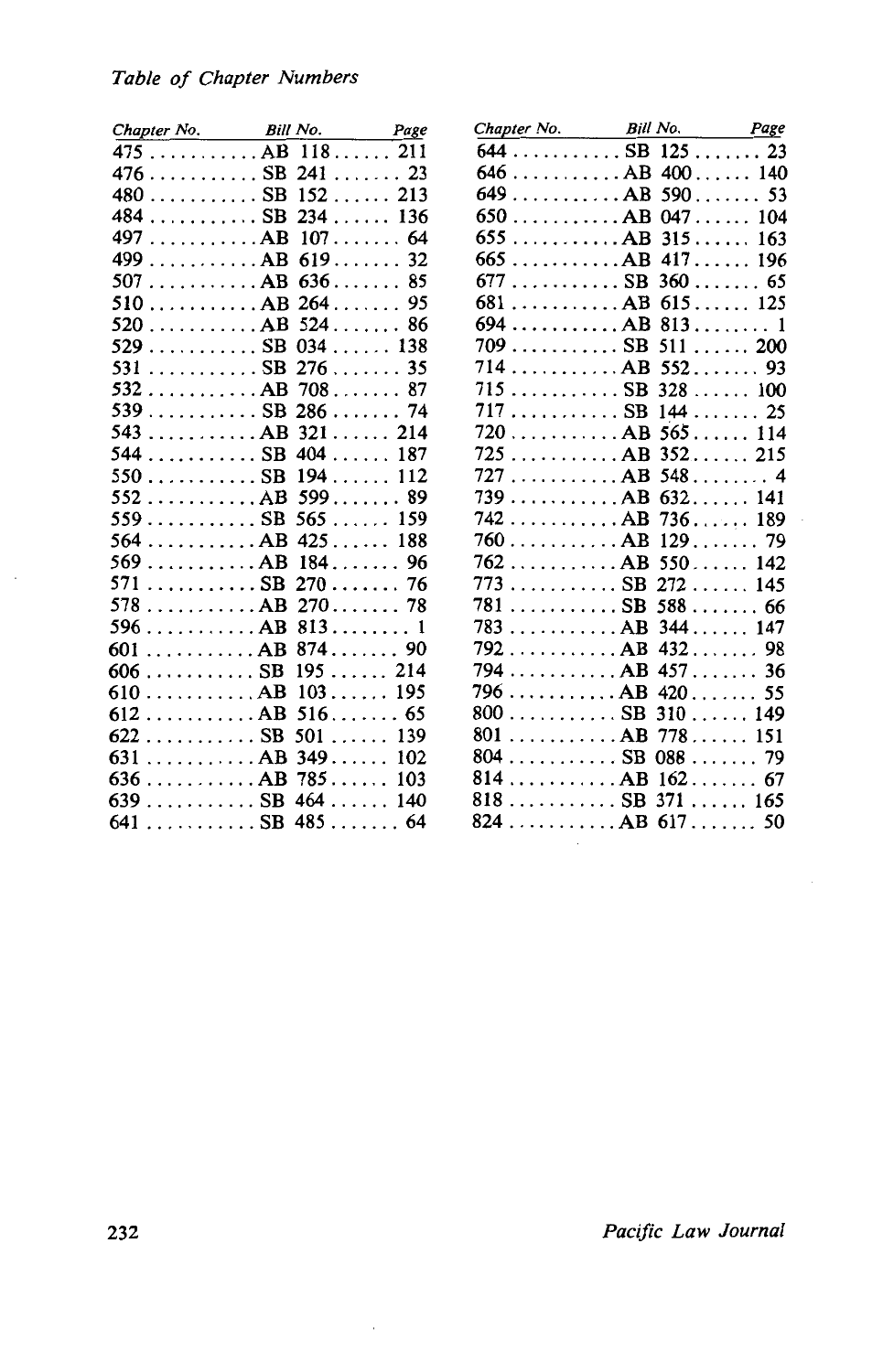## **Table of Bill Numbers**

#### ASSEMBLY BILLS

| Bill No. |               | Chapter No.                    | Page                   | Bill No. | Chapter No.                | Page                      |
|----------|---------------|--------------------------------|------------------------|----------|----------------------------|---------------------------|
| AB       | 015           | $\cdots \cdots \cdots 030$     | $\overline{\cdots}$ 51 |          | AB 336  269                | 18                        |
|          |               | AB 029  369                    | 63<br>.                |          | 783<br>AB 344              | . 147                     |
|          |               | AB 034  040                    | 70<br>.                |          | AB 349  631                | .<br>102                  |
|          | AB 037        | . 004                          | 7<br>.                 |          | AB 352  725                | .<br>215                  |
|          |               | AB 047  650  104               |                        |          | AB 369  189                | $\cdots \cdots 192$       |
|          |               | AB 060  008                    | . 171                  |          | AB 374  426                | 52<br>.                   |
|          | AB 061        | $\cdots \cdots 015$            | .<br>8                 |          | AB 375  425                | . 52                      |
|          |               | AB 098  121                    | $\cdots$ 191           |          | AB 400  646                | $\cdots \cdots 140$       |
|          |               | AB 101  041                    | 83<br>1.1.1.1.1.1      |          | AB 406  199                | 220<br>.                  |
| AB       | 103           | $\ldots \ldots 610$            | $\cdots \cdots 195$    |          | AB 414  215                | . 60                      |
|          |               | AB 107  497                    | . 64                   |          | AB 417  665  196           |                           |
|          |               | AB 110  271                    | 71<br>.                | AB 420   | 796<br>.                   | 55<br>.                   |
|          | AB 112        | $\cdots \cdots \cdots 095$     | $\cdots$ 203           |          | AB 425  564                | 188                       |
| AB       |               | $113 \ldots \ldots \ldots 035$ | . 69                   |          | AB 432  792  98            |                           |
|          |               | AB 118  475                    | $\cdots \cdots 211$    |          | AB 456  434                | .<br>84                   |
|          | AB 124        | . 157                          | . 16                   |          | AB 457  794                | $\cdots \cdots \cdots 36$ |
|          |               | AB 129  760                    | 79<br>.                |          | AB 459  392                | 72                        |
|          | <b>AB</b> 138 | $\cdots \cdots 206$            | $\cdots \cdots 180$    |          | AB 460  462                | $\cdots \cdots$ 194       |
|          | AB 147        | . 138                          | 204<br>.               | AB 467   | $\cdots \cdots \cdots$ 396 | $\cdots \cdots 130$       |
| AB       |               | $148$ 145                      | $\cdots \cdots 204$    |          | AB 500  694                | .<br>-1                   |
|          |               | AB 155  190                    | . 121                  |          | AB 513  210                | . 59                      |
|          |               | AB 162  814                    | .<br>67                |          | AB 516  612                | . 65                      |
|          |               | AB 179  088                    | .<br>99                | AB 531   | $\cdots \cdots 329$        | $\cdots \cdots 207$       |
|          | AB 182        | $\cdots \cdots 025$            | $\ldots \ldots 178$    | AB 546   | . 467                      | $\ldots \ldots 210$       |
| AB.      | 184           | $\cdots \cdots \cdots 569$     | 96<br>.                | AB 548   | 727<br>.                   | .<br>-4                   |
| AB       |               | $196$ 292                      | $\cdots \cdots 205$    |          | 762<br>AB 550              | .<br>142                  |
|          | AB 202        | $\ldots \ldots 026$            | . 9                    |          | AB 552  714                | . 93                      |
|          |               | AB 205  465  22                |                        |          | $AB$ 565<br>720            | . 114                     |
|          |               | AB 214  427                    | $\cdots \cdots 231$    | AB 584   | . 416                      | 73                        |
|          |               | AB 222  045                    | . 27                   |          | AB 588  257                | 71<br>.                   |
|          |               | AB 228  058                    | . 28                   | AB 590   | $\cdots \cdots 649$        | . 53                      |
|          |               | AB 234  132                    | $\cdots \cdots 107$    |          | $AB$ 599  552              | 89                        |
|          |               | AB 260  243                    | . 17                   |          | AB 615  681  125           |                           |
|          |               | AB 264  510                    | 95                     |          | AB 617  824                | 50<br>.                   |
|          |               | AB 270  578                    | .<br>78                |          | 499<br>AB 619              | 1.1.1.1.1.1.1<br>32       |
|          |               | AB 276  154                    | 35<br>.                | AB 632   | $\ldots \ldots 739$        | . 141                     |
|          |               | AB 281  244                    | . 122                  |          | AB 636  507                | 85<br>.                   |
|          | AB 282        | $\cdots \cdots 200$            | $\cdots \cdots 153$    |          | AB 643  395                | $\cdots$ 209              |
|          |               | AB 289  377                    | .<br>125               | AB 675   | $\cdots \cdots \cdots$ 364 | $\ldots \ldots 30$        |
|          |               | AB 308  466                    | 157                    |          | AB 677  325                | 29<br>.                   |
|          | AB 315        | $\cdots \cdots 655$            | $\cdots \cdots 163$    | AB 685   | $\cdots \cdots 270$        | $\cdots \cdots 123$       |
|          | AB 317        | $\cdots \cdots 275$            | .<br>219               | AB 695   | . 417                      | 132<br>.                  |
| AB 321   |               | 543                            | $\cdots$ 214           | AB 708   | $\cdots \cdots 532$        | 87<br>1.1.1.1.1.1.1       |
|          |               | AB 327  326                    | . 181                  |          | AB 730  357                | . 124                     |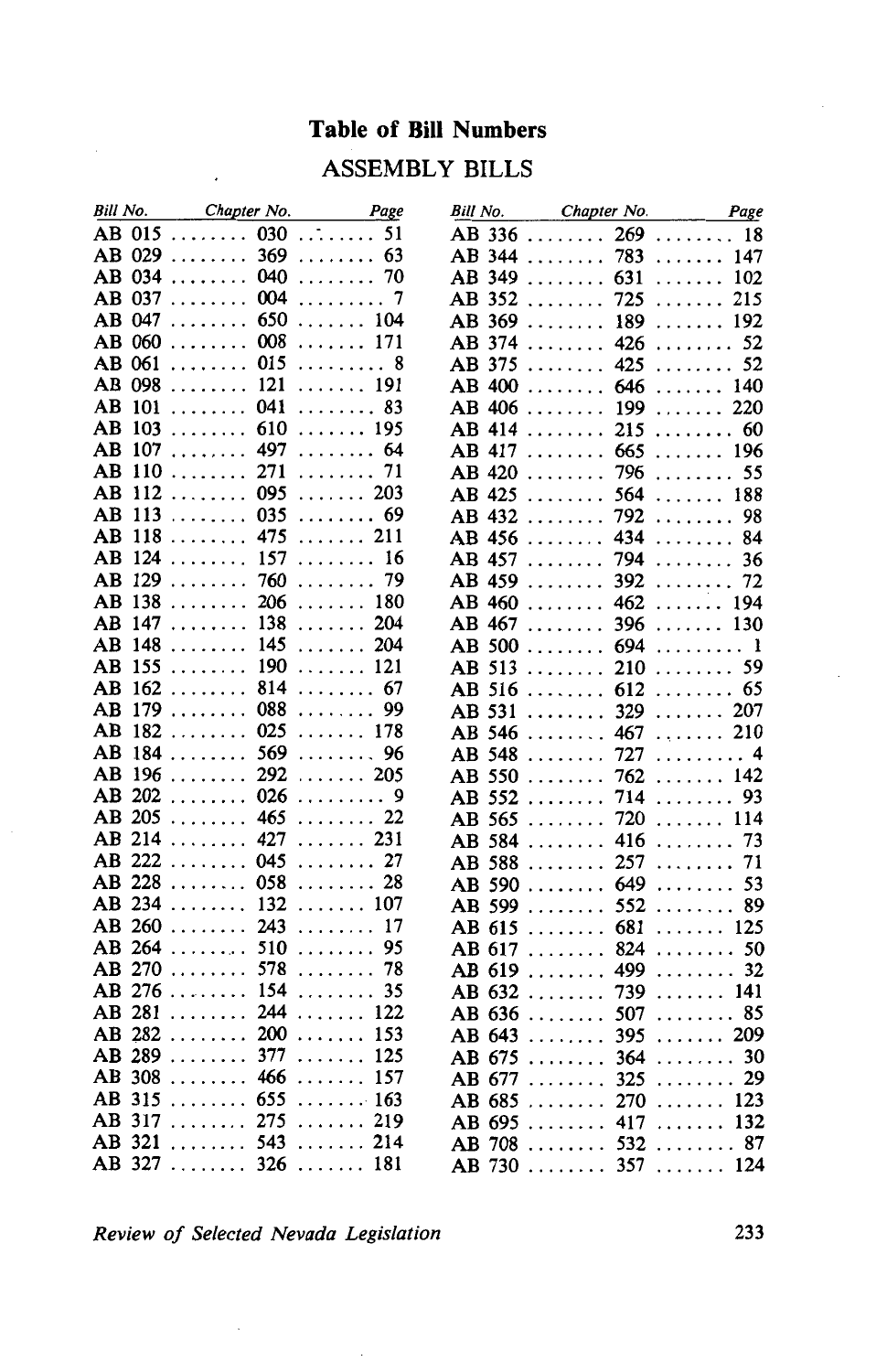| Chapter No. Bill No. Page |  |
|---------------------------|--|
| AB 736  742  189          |  |
| AB 740  346  30           |  |
| AB 742  355  62           |  |
| AB 747  297  181          |  |
| AB 748  327  20           |  |
| AB 751  333  193          |  |
| AB 755  285  111          |  |
| AB 757  418  157          |  |
| AB 760  464  135          |  |
|                           |  |

|                  | Bill No. Chapter No. Page |
|------------------|---------------------------|
| AB 778  801  151 |                           |
|                  | AB 780  406  109          |
| AB 785  636  103 |                           |
| AB 806  443  31  |                           |
|                  | AB 809  449  110          |
|                  | AB 811  470  158          |
|                  | AB 813  596  1            |
|                  | AB 835  474  211          |
|                  | AB 874  601  90           |
|                  |                           |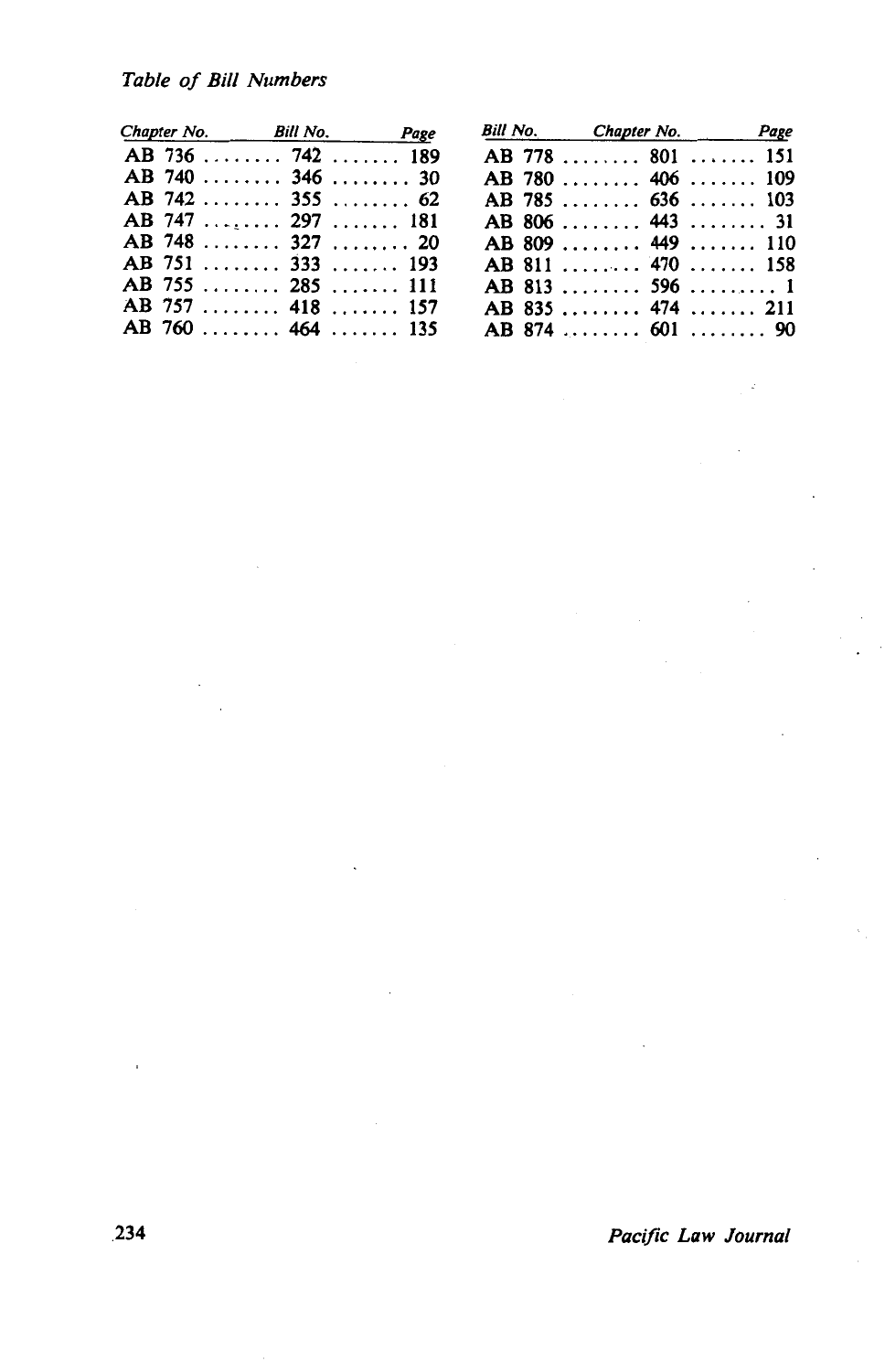#### **SENATE BILLS**

|     |  | Bill No. Chapter No. Page                           |  |  | Bill No. Chapter No. Page |
|-----|--|-----------------------------------------------------|--|--|---------------------------|
|     |  | $SB$ 006 028  12                                    |  |  | SB 256 447  132           |
|     |  | SB $021$ 141  120                                   |  |  | SB 270 571  76            |
|     |  | SB $022$ 348  154                                   |  |  | SB 272 773  145           |
|     |  | SB 034 529  138                                     |  |  | SB 282 251  18            |
|     |  | SB $067$ 125  92                                    |  |  | SB $286$ 539  74          |
|     |  | SB 068 119  91                                      |  |  | SB 310 800  149           |
|     |  | SB 069 109  117                                     |  |  | $SB$ 325 274 101          |
|     |  | SB 077 111  118                                     |  |  | $SB$ 328 715 100          |
|     |  | SB 088 804  79                                      |  |  | SB 330 372  155           |
|     |  | SB $106$ 082  15                                    |  |  | SB $344$ 212  60          |
|     |  | SB 116 057  83                                      |  |  | $SB$ 360 677  65          |
|     |  | SB $125$ 644  23                                    |  |  | SB 371 818 165            |
|     |  | SB $127 \ldots \ldots \ldots 301 \ldots \ldots 154$ |  |  | SB 379 259  108           |
|     |  | SB 144 717  25                                      |  |  | $SB$ 381 166 169          |
|     |  | SB 152 480  213                                     |  |  | SB 404 544  187           |
|     |  | SB $173$ 304  62                                    |  |  | SB $464$ 639  140         |
|     |  | SB 184 234  199                                     |  |  | SB $476$ 531  35          |
|     |  | SB 194 550  112                                     |  |  | $SB$ 481 330 107          |
| SB. |  | $195$ 606 214                                       |  |  | SB 485 641 64             |
|     |  | SB 197 131  183                                     |  |  | SB $501$ 622  139         |
| SB  |  |                                                     |  |  | SB $511$ 709  200         |
|     |  | SB 221 473 183                                      |  |  | SB 524 520  86            |
| SB. |  | $223$ $252$                                         |  |  | SB $544$ 430  135         |
|     |  | $SB$ 234 484 136                                    |  |  | SB $565$ 559  159         |
|     |  | SB $241$ 476  23                                    |  |  | SB 588 781  66            |

*Review of Selected Nevada Legislation* 

235